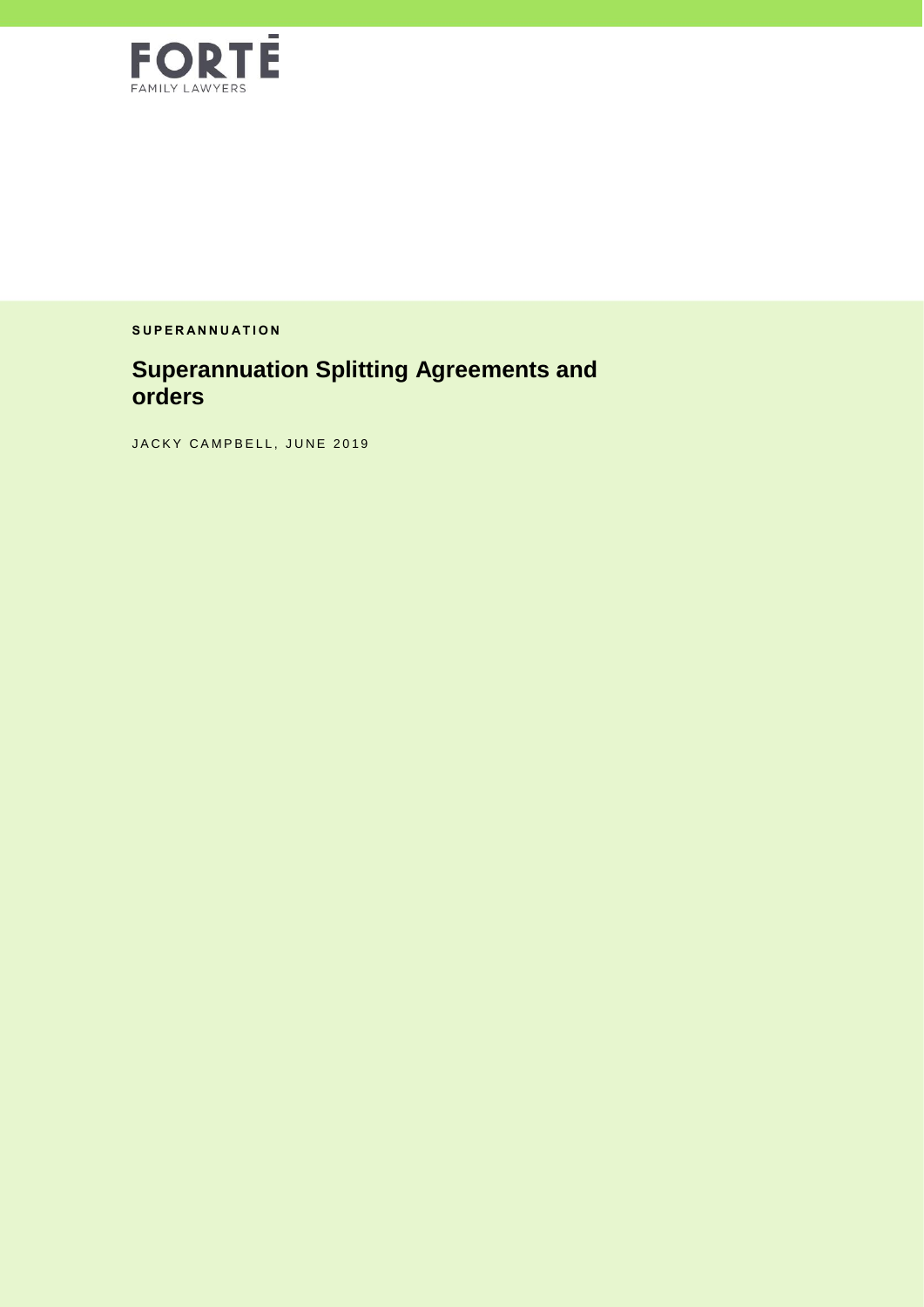### **Introduction**

The *Family Law Legislation Amendment (Superannuation) Act 2001* ("the FL Superannuation Act") and associated regulations started on 28 December 2002. This paper looks at the practicalities of drafting orders and superannuation agreements, not valuation of superannuation interests and what percentage split should be made to the non-member.

Part VIIIB *Family Law Act 1975* (Cth) (FLA) applies both to property settlements under Pt VIII FLA between married couples and to Pt VIIIAB between de facto couples, except in Western Australia (although there are proposals for this to change). From 23 November 2018 Pt VIIIB FLA was renumbered. This paper uses the new numbers for the sections except where the numbers appear in a quote, in which case the new number is inserted in square brackets.

## **Valuing superannuation**

This paper does not deal with the complexities of valuing superannuation, but refers to it briefly as it is the first step in the process of dealing with a superannuation interest by way of a court order or a financial agreement.

In most cases, parties only need to obtain a recent member's statement to value their superannuation (reg 31(2) *Family Law (Superannuation) Regulations 2001*) (FLS Regulations). This is fairly accurate for most interests in accumulation funds.

Further steps are only required if:

- orders are sought (by consent or otherwise) which deal with a superannuation interest;
- a court order is made requiring further steps;
- the interest is not in an accumulation fund e.g. it is in a defined benefit fund or self-managed superannuation fund;
- depending on income, the member's statement is more than say, 6 months old.

There are various methods of valuing an interest. These are:

- for an accumulation interest in the growth phase a member's statement is sufficient (reg 31(2);
- for a defined benefit interest in the growth phase, a valuation by an expert is usually required after completion of the Superannuation Information Form ("SIF"). Some funds which have approved scheme specific factors do the calculations and include the valuation in the SIF. For funds without approved factors, the valuation is under reg 29;
- an interest in a SMSF is valued by such method as the Court considers appropriate (s 90XT(2)(b) FLA). For example, an industrial property is valued by a real estate valuer, noting that the fund's accounts may include values of assets at their purchase price (rather than market value) or as at 30 June in the previous year;
- if superannuation is not being split, the court need not accept the valuation under the Regulations (s 90XT(2)(b) FLA). It can value the superannuation in other ways such as using a variation of the formula.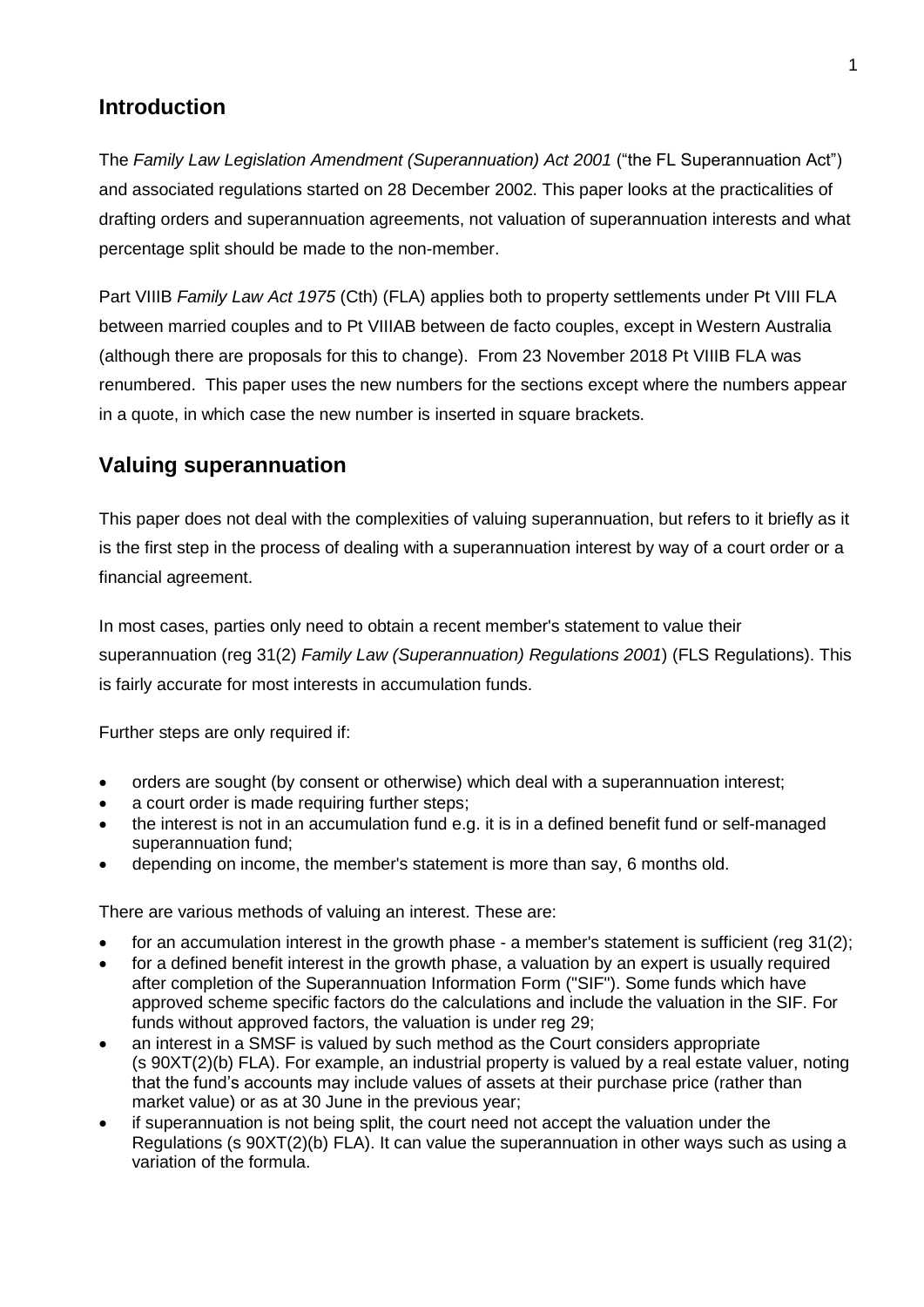## **Nature, form and characteristics of superannuation**

Generally, where the superannuation interests of both parties to family law proceedings are accumulation interests, few difficulties are encountered by the Family Law Courts in dealing with them. However, an accumulation interest in the growth or payment phase and a defined benefit interest in the growth or payment phase differ in several important respects. As a result, examining the nature, form and characteristics of a superannuation interest is particularly important when a defined benefit interest is involved.

Those differences include the method by which the ultimate benefit is calculated; the risk to the member inherent in each and, very importantly, the effect of a s 90XT(1)(a) FLA order (an order which allocates a base amount to the non-member spouse). As the Full Court said in *Bulow & Bulow*  (2019) FLC 93-885 (at [18]):

"Each and all of those differences can, and very often do, have a dramatic impact upon the justice and equity of a proposed splitting order and, in turn, its place within just and equitable orders for settlement of property."

#### **Superannuation splitting regulations**

The FLA provides for superannuation splitting orders to be made which take effect when splittable payments become payable — that is, when the member spouse satisfies a condition of release. The FLA does not provide for the underlying superannuation interests themselves to be split. That work is usually done by Pt 7A of the *Superannuation Industry (Supervision) Regulations 1994* (SIS Regulations). The SIS Regulations allow the creation of a new superannuation interest in the name of the non-member spouse such that their interest is separated from the interest of the member spouse within the fund.

The Full Court of the Family Court pointed this out in *Bulow* (at [20]):

"Crucially, however, defined benefit funds are not regulated by Part 7A of the SIS Regulations. It is therefore fundamental to a consideration of any proposed splitting order that the Court consider the governing rules of such funds contained within their specific trust deeds. It is those rules which will determine the effect of any splitting order on the underlying interest within that particular fund. As an example, within a defined benefit fund the fund's rules can dictate that a splitting order has significant effects on the formula by which a member's ultimate entitlement is calculated."

#### **Defined benefit interests vs accumulation interests**

The Full Court discussed in *Bulow* the distinction between defined benefit interests and accumulation interests (at [22]-[23], [25]):

"By reason of the matters just discussed, it is an error both to fail to consider the specific requirements and ramifications of the PSS Deed's provisions and to assume that the effect of a s 90XT(1)(a) order upon the husband's defined benefit interest is the same as it would be if the husband held an accumulation interest. It is also an error to assume that the effect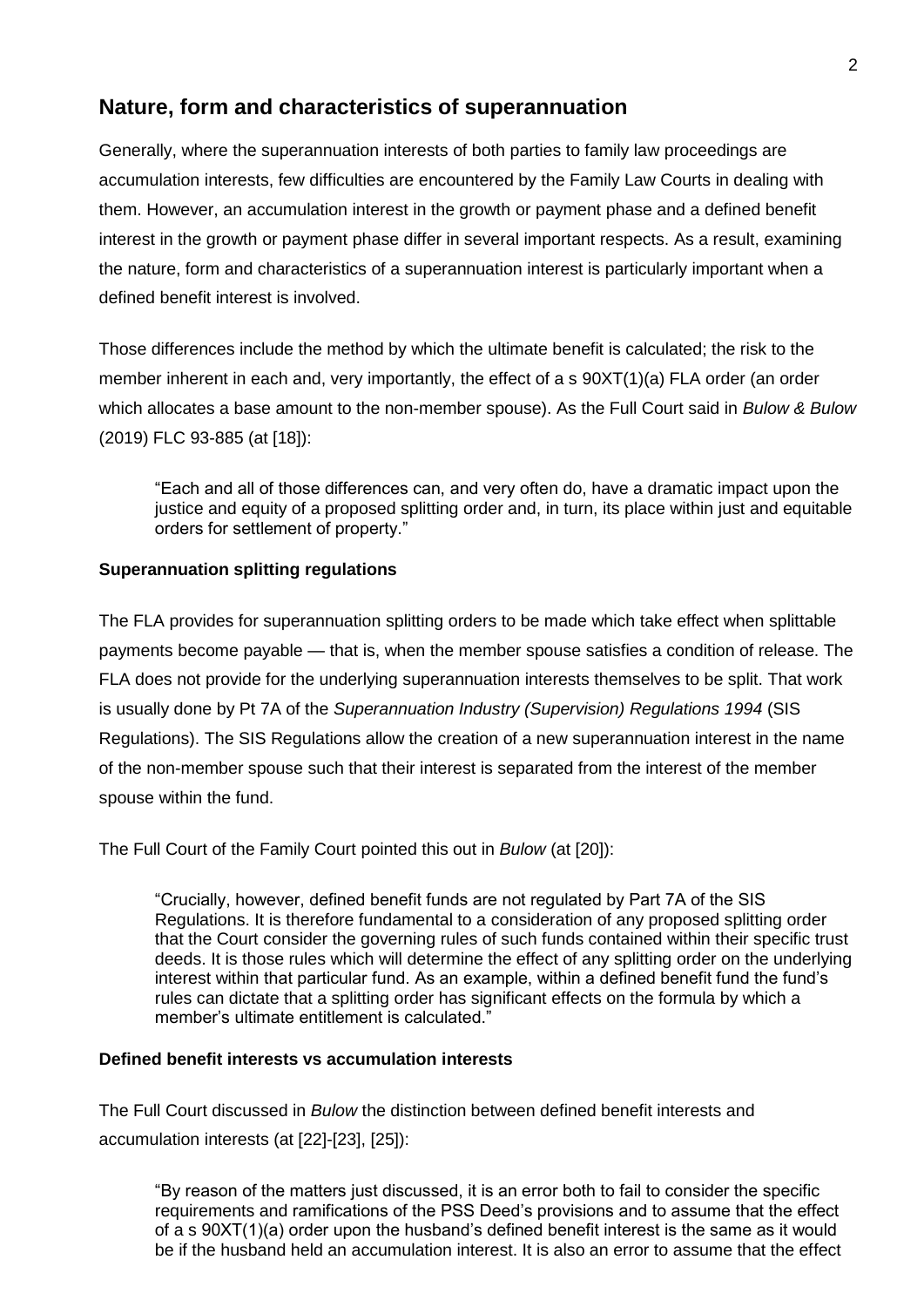of a splitting order for the non-member spouse is the same as it would be in respect of an accumulation interest.

The terms of the scheme-specific PSS Deed will dictate the variables by which the husband's present and future benefit will be calculated subsequent to any mooted splitting order. So, too, the PSS Deed will dictate the nature, form and characteristics of the interest which the wife will acquire subsequent to any such order. The justice and equity of any proposed splitting order cannot be considered without reference to both. Axiomatically, those matters are crucially relevant considerations in the exercise of a trial judge's discretion in the making of a splitting order …

The nature, form and characteristics of the interests held by each of the parties consequent upon the proposed splitting order; the future benefits for each party upon vesting; when the respective interests might vest and the form in which any benefits might (or must) be taken at that time, are all likely to be relevant in assessing the s 75(2) factors. As an example, in this case the husband asserts before this Court that the splitting order made by his Honour restricts the amount he can contribute from salary and, thereafter, his ultimate potential benefit."

The husband had unsuccessfully sought to obtain expert evidence on the effect of a splitting order on his defined benefit interest. Although the parties each had expert evidence as to the value of the husband's interest, the Full Court in *Bulow* said (at [28]):

"Neither expert provided an opinion on the nature, form and characteristics of the husband's superannuation interest nor how any splitting order sought by the wife (or any other splitting order) might impact upon that interest."

The Full Court concluded that the court needed to have evidence directly relevant to a determination of one of the central issues.

In summary, the differences in the nature, form and characteristics of an accumulation interest in the growth phase or payment phase and a defined benefit interest in the growth or payment phase include:

- an accumulation interest is like a bank account its value is transparent. By contrast, the value of a defined benefit interest is calculated by reference to a formula;
- the risk to the member of, and the effect of, an order which allocates a base amount to the non-member spouse varies;
- the governing rules of the funds determine the effect of any superannuation splitting order on the underlying interest within that particular fund. A defined benefit fund's rules can dictate that a superannuation splitting order has significant effects on the formula by which a member's ultimate entitlement is calculated.

The justice and equity of any proposed superannuation splitting order can't be considered without reference to the nature, form and characteristics of the interest.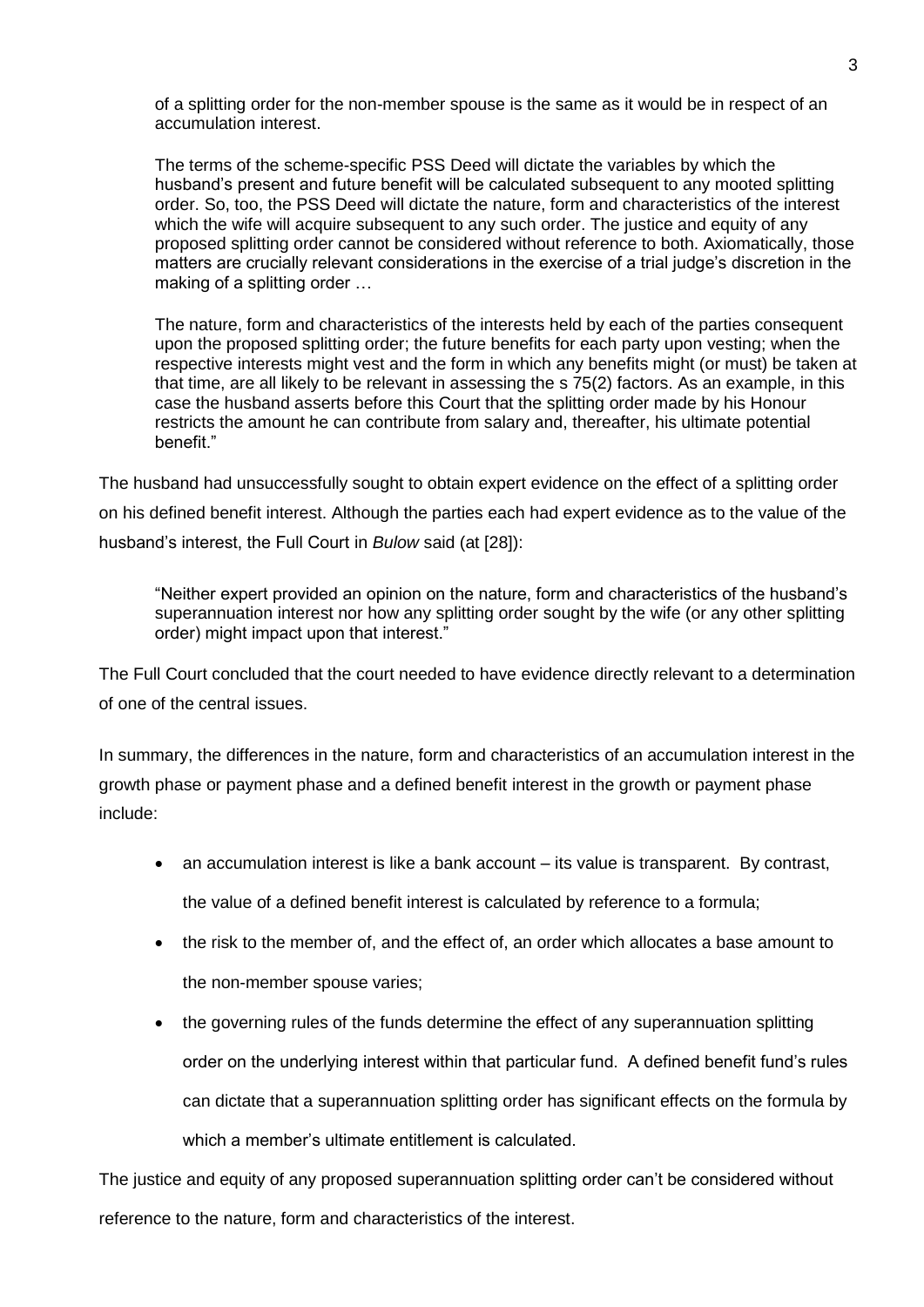### **Relevant date of superannuation split**

When valuing a superannuation interest, the relevant date is the date at which the value of the interest is determined under the FLS Regulations. It is usually either the date the request for a valuation (the SIF) is signed by the eligible person or it is the date it is received by the fund. In some cases, another date is nominated such as the date of cohabitation or the date of separation. More than one date can be nominated.

### **What is a superannuation split?**

A superannuation split under the FLA is a split of a payment. A superannuation splitting order does not affect the member's interest in the fund, the superannuation split only occurs when the payment is made to the member. The FLA only operates in relation to ''payments''.

Splitting the superannuation interest itself cannot be ordered under the FLA. Splitting the interest itself occurs under the superannuation legislation and regulations, and under the Deed if the Deed permits it.

If a new interest is created for a non-member spouse, this occurs under Div 2.2 SIS Regulations. The trustee of a superannuation fund can ''split'' an interest to create a new interest for the nonmember or transfer assets to allow the non-member spouse to have an interest in another fund. For a superannuation interest to be split, it must be both:

- in a regulated superannuation fund; and
- an accumulation interest in the growth phase or an allocated pension.

If splitting the interest is possible, the trustee must issue a payment split notice. The notice gives three options to the non-member:

- 1. A new interest can be created in the member's superannuation fund
- 2. The interest can be rolled over to a fund nominated by the non-member
- 3. A lump sum can be paid if the non-member spouse satisfies a condition of release, such as retirement or permanent incapacity.

The trustee can create a separate interest for the non-member as at the operative time while waiting for the return of the payment split notice (reg 7A.03B(1)) SIS Regulations.

The trustee must be served with:

- the superannuation splitting order
- a notice under reg 72 giving details about the non-member.

## **Types of superannuation splitting orders**

There are four types of superannuation splitting orders but the most common are called type (a) and type (b) orders. In type (a) orders a lump sum is set aside within the member's fund for the non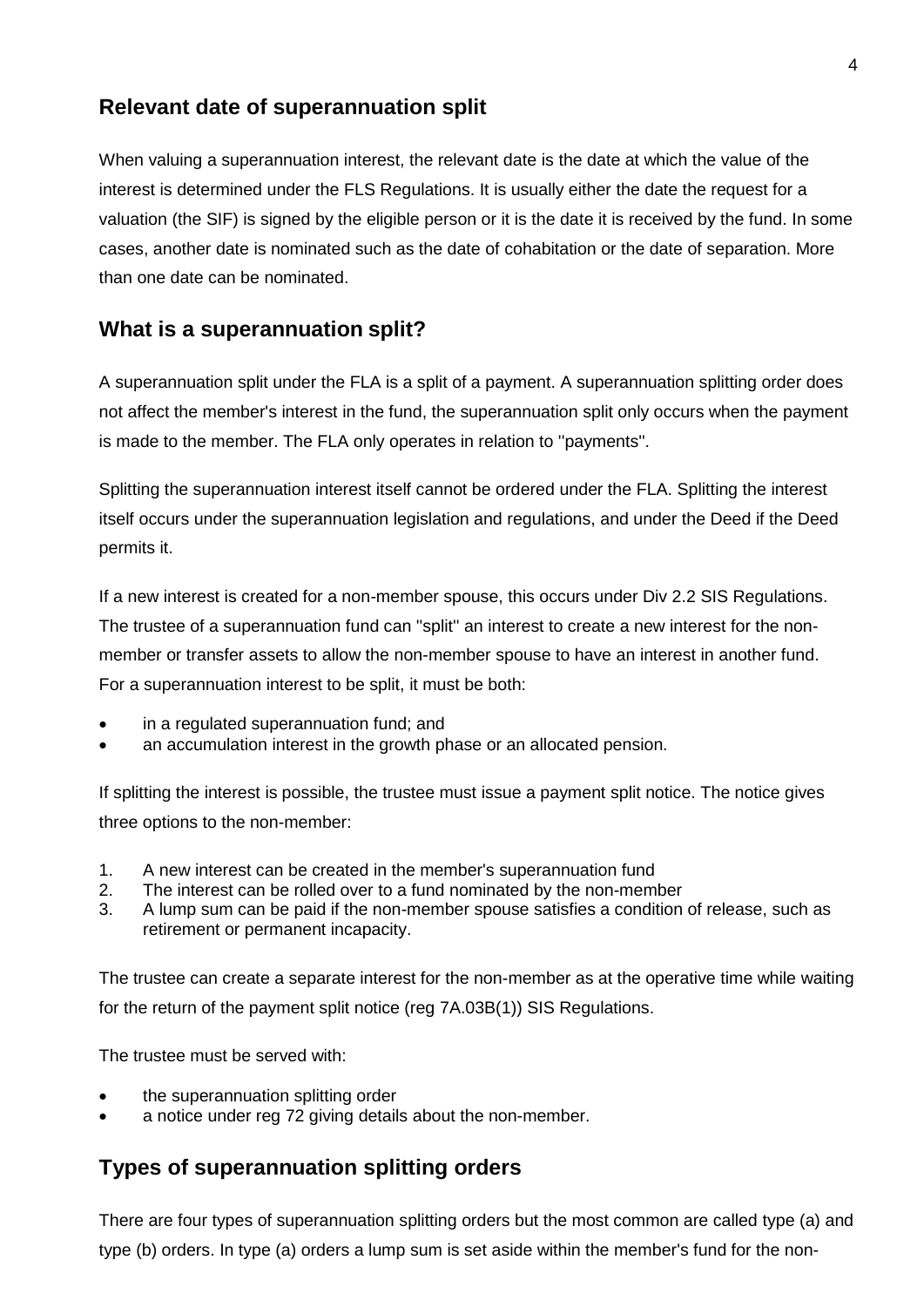member. The lump sum is calculated on the basis of a dollar figure known as the "base amount". The base amount is adjusted over time and the non-member's interest grows independently of the member's interest. The member can make contributions without affecting the base amount.

In type (b) orders the non-member is paid a certain percentage of each splittable payment. They are appropriate when superannuation is in the payment phase. The "payment phase" means that the member is receiving a superannuation pension or has met the conditions of release and is entitled to receive a pension or lump sum.

## **Procedural fairness**

Before a superannuation splitting or flagging order is made there must have been procedural fairness to the trustee (s 90XZD FLA). This means that the trustee had prior notice of the specific order sought and had the opportunity to be heard about the order before it was made. Notice of an intended order usually occurs by serving a copy of the proposed order on the trustee. If the terms of the proposed order change, further notice to the trustee is usually required. Procedural fairness must also be given in relation to superannuation provisions in financial agreements.

The FLA does not define "procedural fairness". It appears that a trustee is required to be given reasonable notice of any intended orders relating to the superannuation fund and be given an opportunity to be heard in respect of them. If procedural fairness is not accorded there is an error of law justifying an appeal.

Generally, the phrase "procedural fairness" has a similar meaning to "natural justice" and "due process". In a case dealing with administrative law not family law, the High Court held that there is a common law duty to act fairly in making decisions which affect rights, interests and legitimate expectations (*Kioa v West* (1985) 125 CLR 550, 584 per Mason J).

Orders made without notice to the trustee are voidable, so they are valid until they are set aside (*Fatt & Fatt* [2004] FMCA fam 254).

Although it was not an issue raised by the parties, the Full Court of the Family Court in *Pandelis & Pandelis* (2019) FLC 93-885 raised the problem that the trustee had not been given procedural fairness and required that the parties rectify this before fresh orders were made.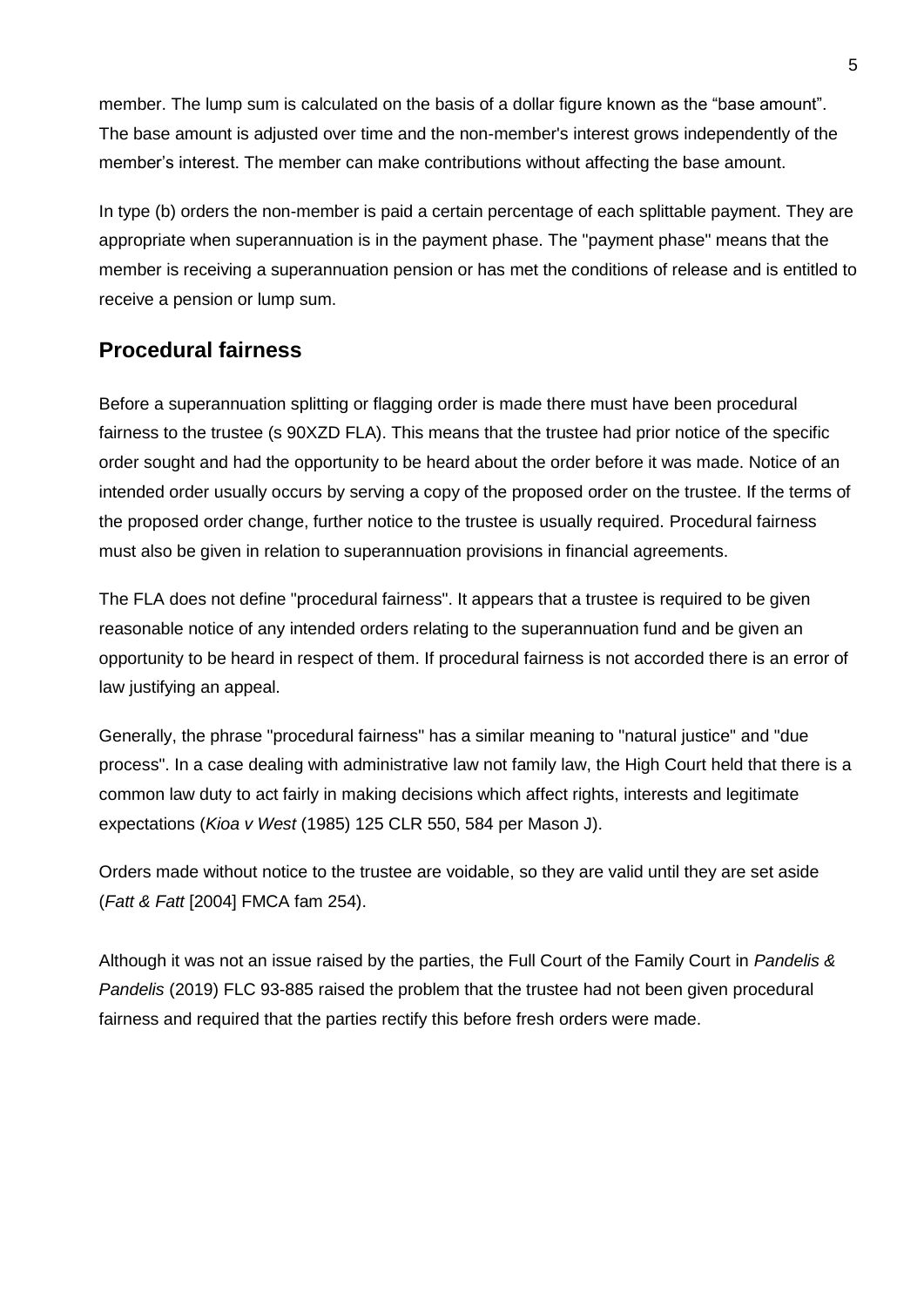## **Court requirements - Superannuation splitting rules**

Rule 10.16 *Family Law Rules 2004* provides:

"Notice to superannuation trustee

- (1) This rule applies in a property case if a party intends to apply for a consent order which is expressed to bind the trustee of an eligible superannuation plan.
- (2) The party must, not less than 28 days before lodging the draft consent order or filing the Application for Consent Orders, notify the trustee of the eligible superannuation plan in writing of the following:
	- (a) the terms of the order that will be sought to bind the trustee;
	- (b) the next court event (if any);
	- (c) that the parties intend to apply for the order sought if no objection to the order is received from the trustee within the time mentioned in subrule (3);
	- (d) that if the trustee objects to the order sought, the trustee must give the parties written notice of the objection within the time mentioned in subrule (3).
- (3) If the trustee does not object to the order sought within 28 days after receiving notice under subrule (2), the party may file the application or lodge the draft consent order.
- (4) Despite subrule (3), if, after service of notice under subrule (2) on the trustee, the trustee consents, in writing, to the order being made, the parties may file the Application for Consent Orders or lodge the draft consent order.
- Note: Eligible superannuation plan is defined in section 90MD [now s 90XD] of the Act."

#### Rule 14.06 *Family Law Rules* provides:

#### **Notice to superannuation trustee**

- (1) This rule applies in a property case if:
	- (a) a party seeks an order to bind the trustee of an eligible superannuation plan; and (b) the case has been listed for the first day before the Judge.
- (2) The party must, not less than 28 days before the first day before the Judge, notify the trustee of the eligible superannuation plan in writing of the terms of the order that will be sought at the trial to bind the trustee, and the date of the trial.
- (3) If the court makes an order binding the trustee of an eligible superannuation plan, the party that sought the order must serve a copy of the order on the trustee of the eligible superannuation plan in which the interest is held.
- [Note](http://classic.austlii.edu.au/au/legis/cth/consol_reg/flr2004163/s4.37.html#note) 1: Subrule 7.13(2) sets out how to prove service of a copy of an order.
- [Note](http://classic.austlii.edu.au/au/legis/cth/consol_reg/flr2004163/s4.37.html#note) 2: Eligible superannuation plan is defined in section 90XD of the Act.

#### Rule 24.07 *Federal Circuit Court Rules 2001* provides:

"Service of application or order for superannuation interest

- (1) This rule applies if, in an application, response or reply, a person:
	- (a) seeks a flagging order or splitting order in relation to a superannuation interest under Part VIIIB of the Family Law Act; or
		- (b) applies under section 79A or 90SN of that Act for an order to set aside an earlier order made in relation to a superannuation interest.
- (2) The person must, immediately after filing the application, response or reply, serve a sealed copy of that document on the trustee of the eligible superannuation plan in which the interest is held.
- (3) If the court makes a flagging order or splitting order or any other order in relation to the superannuation interest, the applicant must serve a copy of it on the trustee of the eligible superannuation plan in which the interest is held."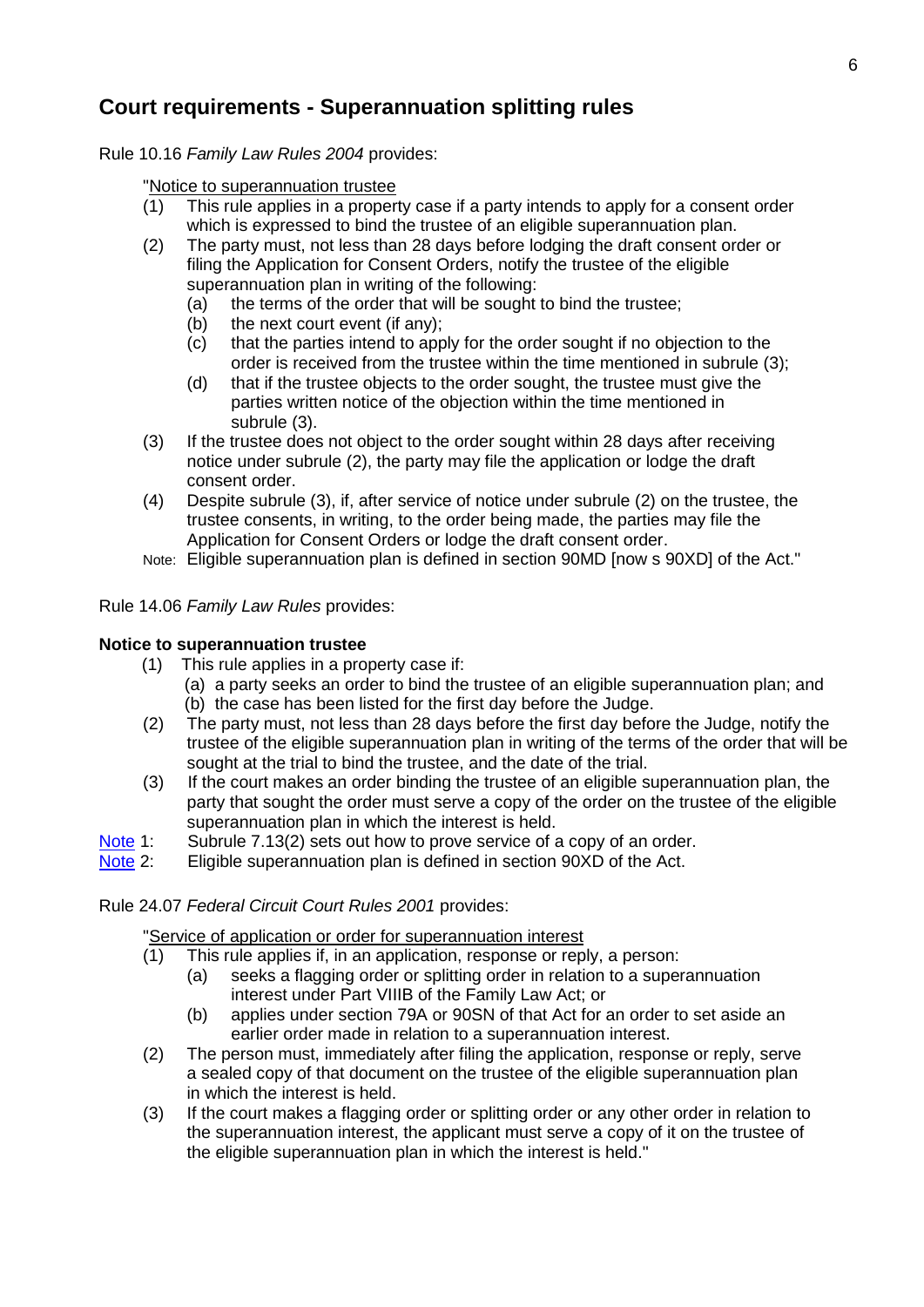# **Completing the financial statement**

## **Part J Superannuation**

**You must attach a completed Superannuation Information Form for each superannuation interest if you are seeking an order for property settlement.**

|                                          |                                                                                                                                                                                                                                                                                                             | <b>GROSS VALUE</b> |
|------------------------------------------|-------------------------------------------------------------------------------------------------------------------------------------------------------------------------------------------------------------------------------------------------------------------------------------------------------------|--------------------|
| 4<br>Interest in<br>: superannua<br>tion | NAME OF SUPERANNUATION PLAN 1                                                                                                                                                                                                                                                                               | \$                 |
|                                          | <b>TYPE OF INTEREST</b><br>Retirement saving<br><b>Accumulation interest</b><br>account<br>Partially vested<br>Small superannuation<br>accumulation interest<br>account<br>Defined benefit interest<br>Percentage only<br>Self managed fund<br>interest<br>Eligible annuity<br>Approved deposit fund        |                    |
|                                          | NAME OF SUPERANNUATION PLAN 2                                                                                                                                                                                                                                                                               | \$                 |
|                                          | <b>TYPE OF INTEREST</b><br><b>Retirement saving</b><br><b>Accumulation interest</b><br>account<br>Partially vested<br>Small superannuation<br>accumulation interest<br>account<br>Defined benefit interest<br>Percentage only<br>Self managed fund<br>interest<br>Eligible annuity<br>Approved deposit fund |                    |
|                                          | <b>NAME OF SUPERANNUATION PLAN 3</b>                                                                                                                                                                                                                                                                        | \$                 |
|                                          | <b>TYPE OF INTEREST</b><br>Retirement saving<br><b>Accumulation interest</b><br>account<br>Partially vested<br>Small superannuation<br>accumulation interest<br>account<br>Defined benefit interest<br>Percentage only<br>Self managed fund<br>interest<br>Eligible annuity<br>Approved deposit fund        |                    |
|                                          | TOTAL GROSS VALUE OF YOUR SUPERANNUATION<br>WRITE THIS ITEM 45 TOTAL AT ITEM 2D ON PAGE 2 OF THIS<br><b>FORM</b>                                                                                                                                                                                            | \$                 |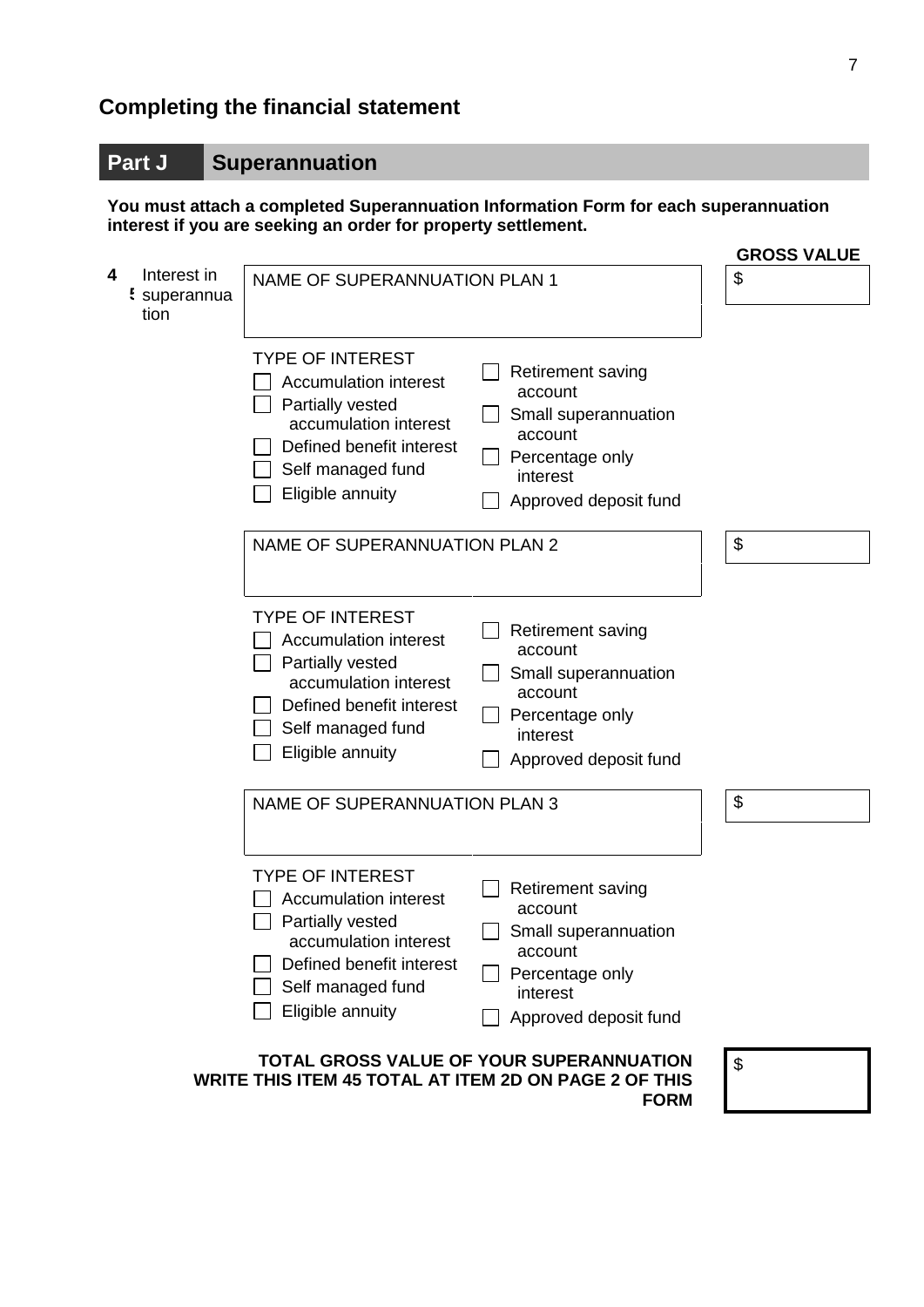## **Operative time or date for superannuation split**

The operative time or date determines when a trustee must start to recognise the interest of the nonmember. The operative time is different from the relevant date. The operative time has a different meaning in different circumstances. It is defined in s 90XD FLA as:

- (a) in relation to a payment split under a superannuation agreement or flag lifting agreement the beginning of the fourth business day after the day on which a copy of the agreement is served on the trustee, accompanied by the other documents required under s 90XI.
- (b) in relation to a payment flag under a superannuation agreement usually either:
	- (i) the service time, if the eligible superannuation plan is a self-managed superannuation fund; or
	- (ii) otherwise, the beginning of the fourth business day after the day on which the service time occurs (both (i) & (ii) are under s 90XK(1)); or
	- (iii) if s 90XLA applies, the time that the payment to the trustee of the new ESP is made  $(s$  90XLA $(2)(c)$ ).
- (c) in relation to a payment split under a court order, the time specified in the order.

In relation to a superannuation agreement, the operative time is the beginning of the fourth day after the service of the agreement and any other relevant documents on the trustee (s 90XDA(a) FLA).

The Full Court in *Wilkinson & Wilkinson* (2005) FLC 93-222 said that a superannuation splitting order should have an operative time. The parties agreed that this should be the date of the order. The court considered that it should generally be the date of valuation of the interest. This was because the member's interest may continue to grow from the date of valuation to the date the orders are made. The majority's approach is very inconvenient and perhaps less practical for the trustee, but fairer between the parties. In practice, the trustee will object if the operative time is before the date on which the order is served.

### **Base amount for superannuation split**

This term is not defined in the FLA but is used when splitting most interests. A set dollar figure is allocated to the non-member. This represents the non-member's interest in the total value of the superannuation. Adjustments may be made to the base amount before the splittable payment occurs. A payment can also be split by allocating a percentage of the splittable payment to the nonmember. The base amount should not be higher than the family law value.

## **Is the payment or interest splittable, unsplittable or not splittable?**

The completed SIF will specify whether a payment is splittable. Section 90XE(1) FLA defines a ''splittable payment'' as any of:

- (a) a payment to the spouse;
- (b) a payment to another person for the benefit of the spouse. This covers the situation where the member ''rolls over'' the superannuation interest into a new eligible superannuation plan;
- (c) a payment to the legal personal representative of the spouse, after the death of the spouse;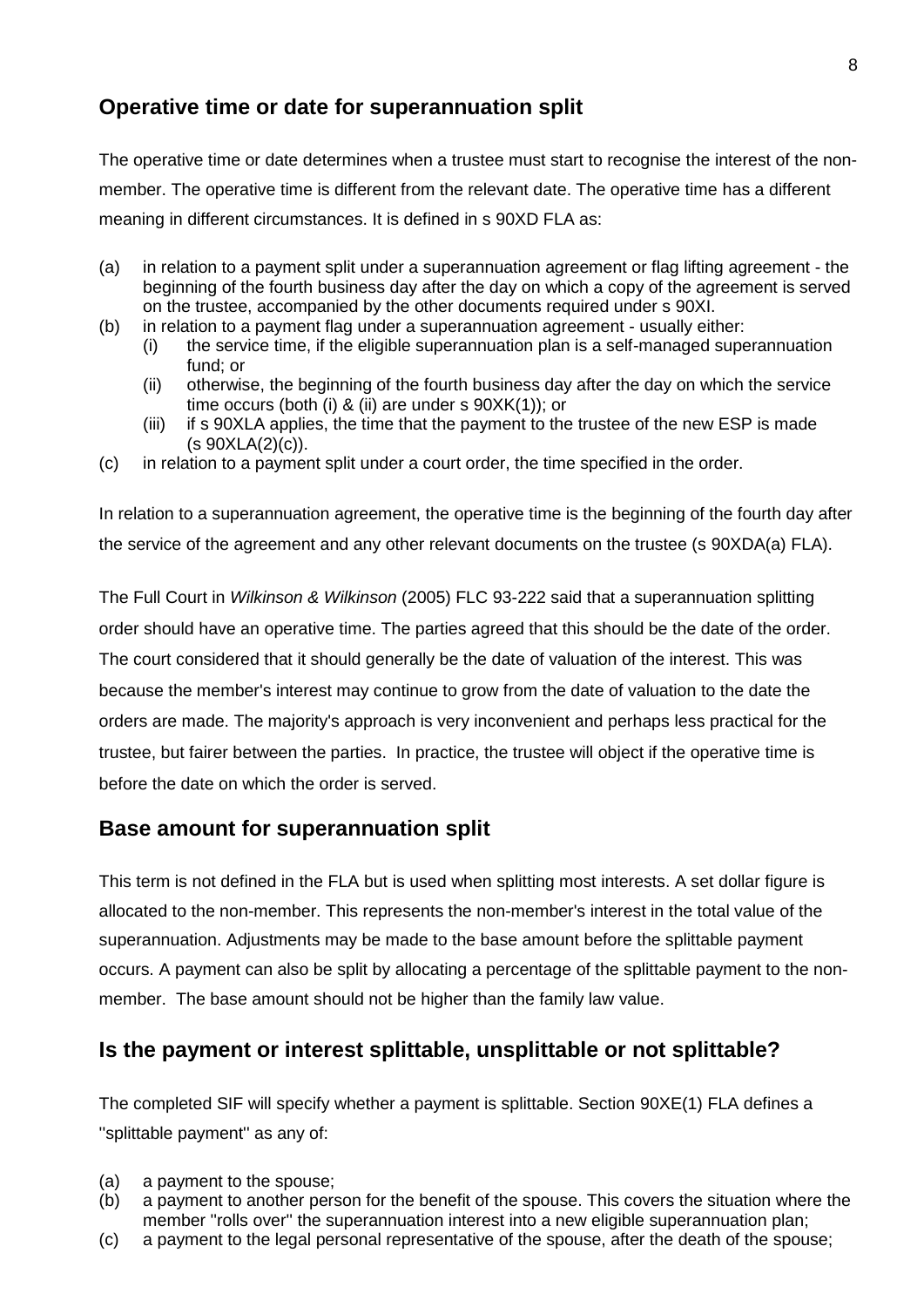- (d) a payment to a reversionary beneficiary, after the death of the spouse;
- (e) a payment to the legal personal representative of a reversionary beneficiary covered in (d), after the death of the reversionary beneficiary.

A ''splittable payment'' no longer exists once the superannuation split has occurred (reg 14).

The terms ''unflaggable interest'', ''unsplittable interest'' and certain payments which are ''not splittable payments'' are defined in the FLS Regulations (s 90XE(2) FLA).

An ''unflaggable interest'' is a superannuation interest in the ''payment phase'' (reg 10A). In practice, this will almost always be a pension.

An ''unsplittable interest'' is a superannuation interest with a withdrawal benefit of less than \$5,000 (reg 11).

Certain payments to the member are ''not splittable payments'' (reg 12 to 14Q FLS Regulations).

They are usually payments made to the member on the ''compassionate grounds'' under reg 6.19A(1) SIS Regulations which include:

- if the member is in severe financial hardship as defined by reg 6.01(5) SIS Regulations;
- the ill health of a member or dependant;
- the special needs of a member or a dependant arising from a severe disability.

The SIS Regulations were changed to counter the problem of orders being over-ridden by binding death benefit nominations. Injunctions can still be useful, though.

### **Growth phase**

A superannuation interest is in the growth phase if:

- a condition of release has not been satisfied; or
- a condition of release has been met but no benefit paid; or
- only part of the benefit has been paid, provided that benefit is not a pension.

Superannuation not in the growth phase is described as being in the payment phase.

### **How a superannuation split works**

According to Energy Super (www.energysuper.com.au) a superannuation split occurs as follows:

"Where a defined benefit has a family law split, the amount payable to the receiving partner is withdrawn from the member's accumulation account first. Any remaining split is offset against the member's defined benefit and accumulates with interest at the three year average crediting rate as a family law offset. On rare occasions where market returns are negative, the offset amount may decrease.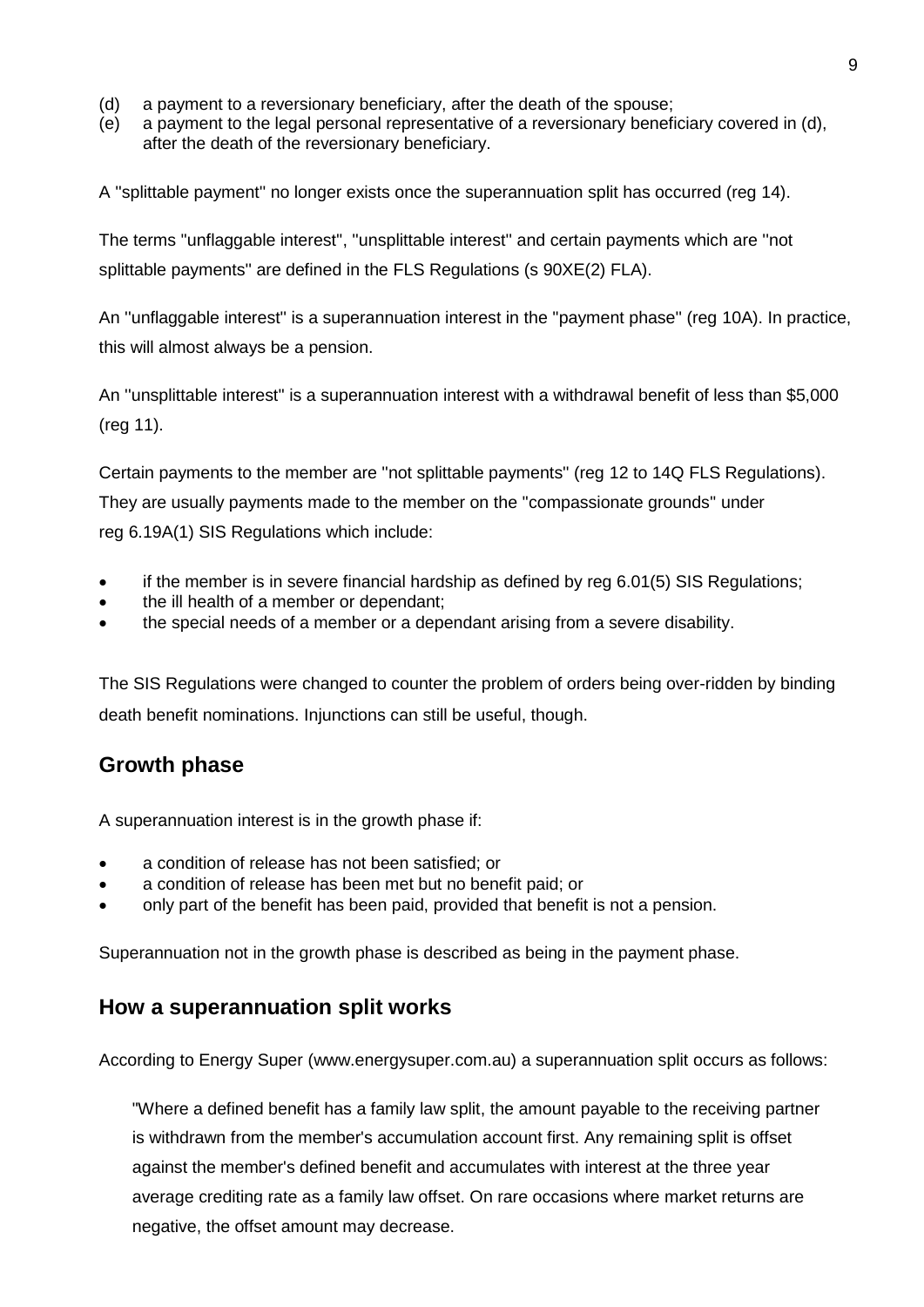The balance of this offset is then deducted from the member's benefit at the time the benefit is paid. However, if the defined benefit member has funds in an accumulation account, makes additional contributions, or rolls in other super benefits, they can request in writing to have some or all of the offset cleared at any time. With agreement from your employer, you can close your defined benefit account and transfer the remaining amount to an accumulation account. This effectively removes the exposure to the three year average crediting rate. However, you need to think about things like your age, salary, personal circumstances, insurance differences and the expected growth rate of your accumulation account. You will also need to consider the appropriate investment strategy for your accumulation account. You will not be able to transfer back to a defined benefit account at any time in the future, and your entire benefit will be subject to the net earning rates of the investment option your accumulation account is invested in.

Unrestricted non-preserved, restricted non-preserved and preserved benefits are shared between the parties in the same proportion to their share of the overall benefits.

The tax-free and taxable components of the superannuation benefit are calculated immediately before the family law split, and divided between the member and the receiving partner in the same proportion.

No tax is payable when a superannuation benefit is split, unless the receiving partner satisfies a condition of release and elects to receive the entitlement in cash."

# **Creation of new superannuation interest under the superannuation regulations**

When the payment split is made, an interest will be created for the non-member spouse in a regulated superannuation fund or an Approved Deposit Fund ("ADF"). It can be done either at the non-member spouse's request or at the trustee's initiative. Part 7A of the SIS Regulations gives three options:

- 1. the creation of a new interest;
- 2. the transfer or roll over of the interest;
- 3. the payment of a lump sum where the non-member spouse has satisfied a condition of release (e.g. reaching retirement age).

Part 7A of the SIS Act contains additional operating standards for regulated superannuation funds and ADFs (SISR reg 7A.02). Failure to observe these standards constitutes an offence (SIS Act s 34) and puts the complying status of the fund at risk.

The amount payable to the non-member spouse is calculated in accordance with reg 45A, 45B, and 45D(3) and (4) of the FLS Regulations. The FLS Regulations require that at the time of payment, the amount to be paid to the spouse is the base amount stipulated in the court order or superannuation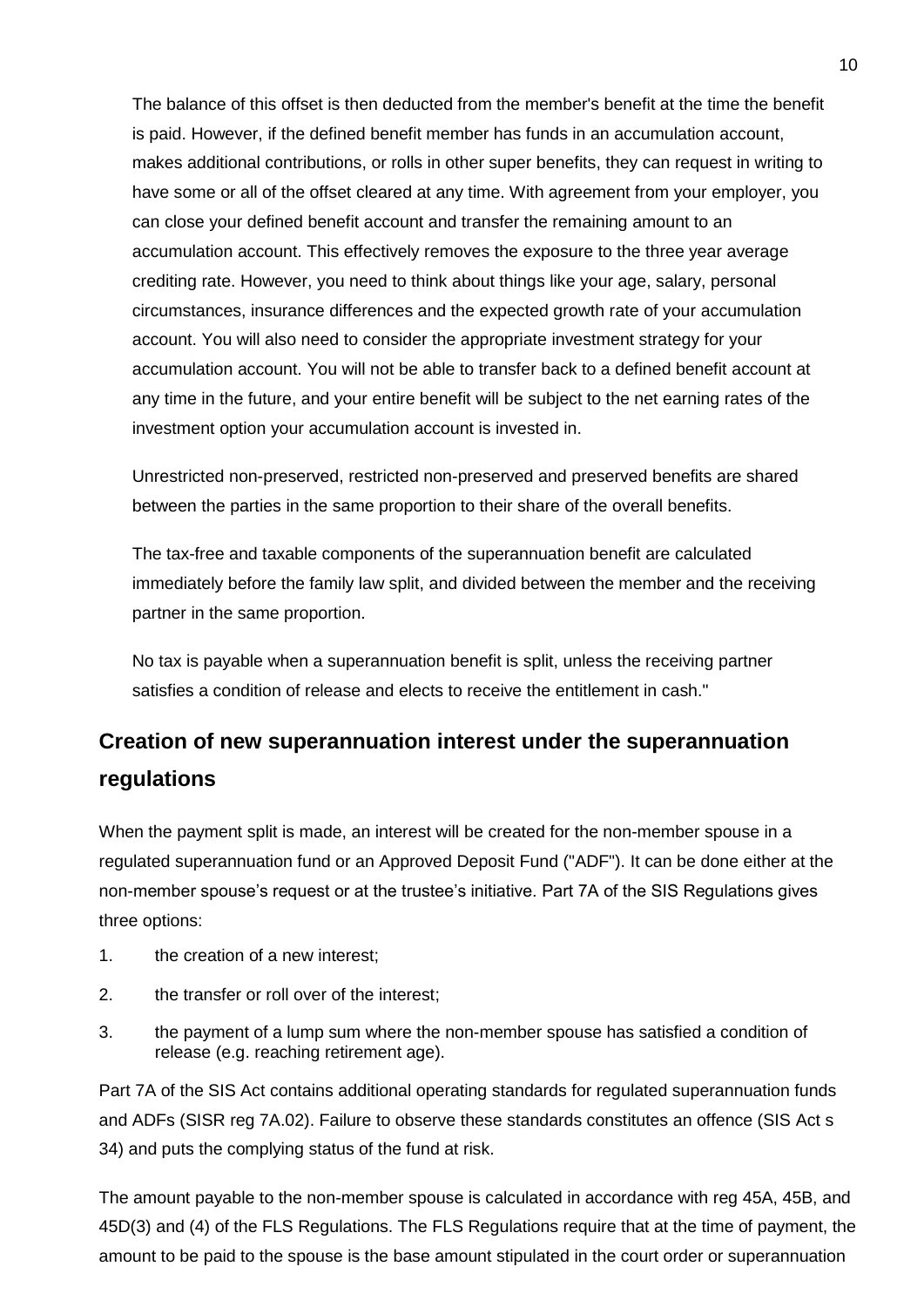agreement adjusted with interest from the operative time up to the payment date. The interest rate applied to the base amount is determined by the Australian Government Actuary and is published in the Commonwealth Gazette. The rate is 2.5% above the percentage change in the original estimate of full-time adult ordinary time earnings for all persons in Australia, as published by the Australian Bureau of Statistics during the year ending with the November quarter immediately before the beginning of the adjustment period.

The rates for the current and the previous two financial years are:

- 2020/2021 5.7%
- $\bullet$  20218/2020 4.8%
- $\bullet$  2018/2019 4.9%

The actual scheme earning rate has no relevance in determining the interest rate to be applied. It is irrelevant if the scheme has negative earnings between the operative date and the payment date; interest is still paid on the base amount at the rate set by the Australian Government Actuary.

### **What is a superannuation flag?**

A flag is a type of injunction on the trustee of a superannuation fund. The trustee cannot make any payments or transfers in relation to that interest if a flag is in place. A flag only applies if the interest is in the growth, not the payment phase. A flag can be imposed by agreement (s 90XL FLA) or by order (s 90XU FLA).

If a payment flag is in place, the trustee must notify the non-member and the member within 14 days of a splittable payment becoming payable (i.e. on satisfaction of a condition of release). The trustee cannot make a splittable payment unless the flag is lifted either by a court order or a "flag lifting agreement". Splittable payments include most payments to a member. Payments for temporary incapacity or hardship and payments to children are not splittable payments.

A flag does not prevent the member making decisions about investment options and life insurance. The interest can, therefore, still be eroded by high insurance premiums or risky investment decisions.

A payment flag survives the death of either spouse.

### **When to flag superannuation**

A payment flag is mainly used when a condition of release is imminent and the value of the superannuation will not be clear until the superannuation is paid out. It is usually imposed on a defined benefit scheme, but can also be used with a partially vested accumulation interest (e.g. a scheme which provides incentives such as bonuses for employees). It can also be imposed on an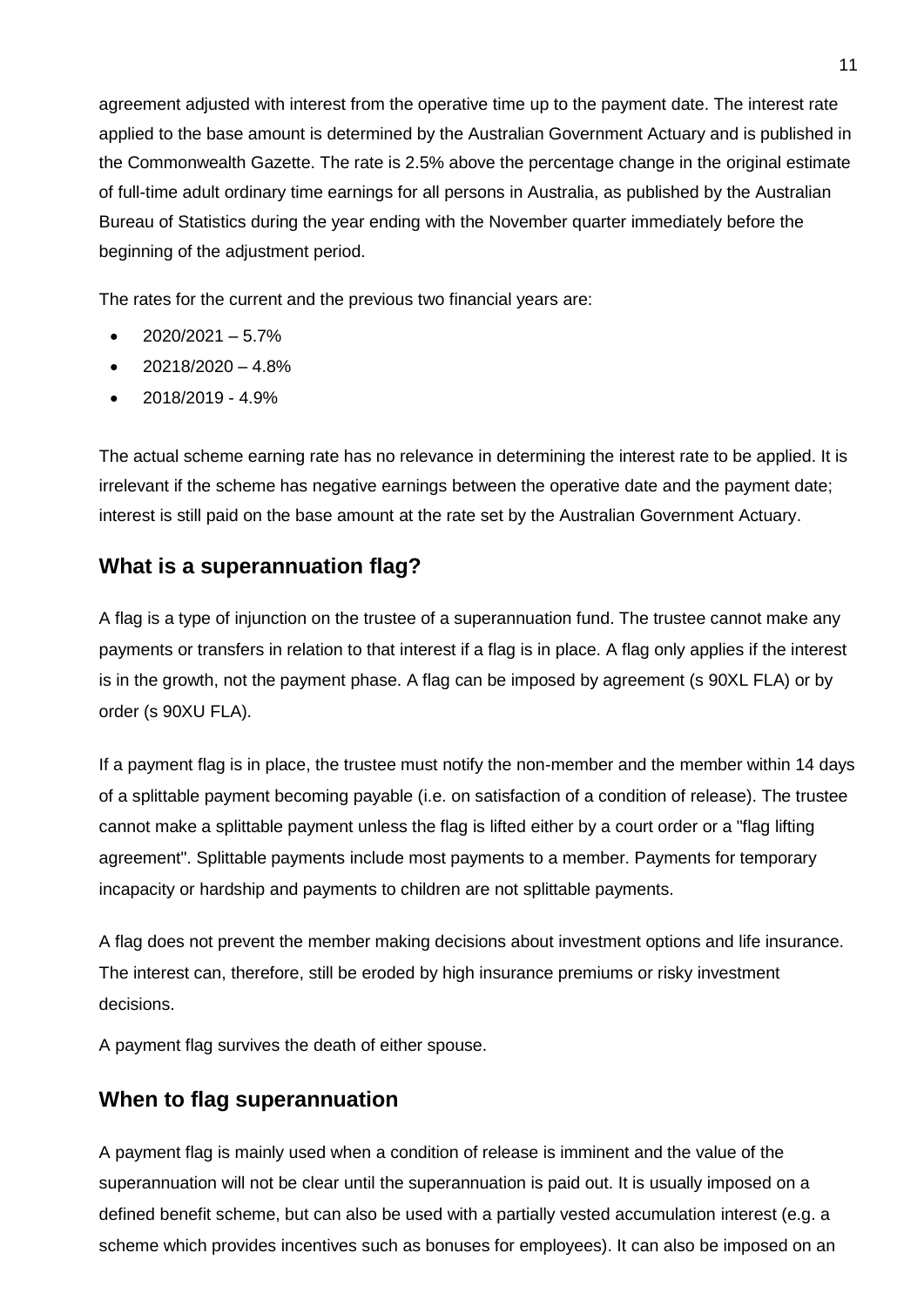interest in an accumulation fund if the member has or will soon meet a condition of release, to

prevent either dissipation of the fund or the member electing to receive a pension rather than a lump sum.

The effects of a flagging order are set out in s 90XU(1) FLA. A flagging order:

- directs the trustee not to make any splittable payment without the leave of the court
- requires the trustee to notify the court, within a period specified in the order, of the next occasion when a splittable payment becomes payable in respect of the interest.

The court may take into account, in deciding whether to make a flagging order:

- such matters as it considers relevant
- in particular, the likelihood that a splittable payment will soon become payable in respect of the superannuation interest (s 90XU(2) FLA).

A flag may be appropriate if:

- (a) the member is close to or over a condition of release
- $\overline{b}$  there is a chance that the non-member will not achieve a just and equitable settlement, e.g. the member elects to receive a pension rather than a lump sum
- (c) the member may terminate employment and put the superannuation into a less accessible form e.g. deferred annuity.

Matters relevant to whether a flagging order should be made include:

- 1. The length of time before a splittable payment will be made. The closer this event is, the more likely a flag order might be made. The longer the period of time, the less likely a flag order would be made. The longer a flag is in place, the greater the likelihood of the parties losing contact with each other and the court. Section 90XU(2) FLA refers to whether a splittable payment will be made "soon".
- 2. The circumstances of the parties. Section 81 FLA requires the court to make an order which achieves finality but only if it is "practicable". Section 81 FLA must be balanced against s 90XU FLA.
- 3. The type of interest. A flag order is more suited to defined benefit interests or partially vested accumulation interests than fully vested accumulation interests. A fully vested accumulation interest has a readily ascertainable value. There is little to be achieved by a flagging order unless the member is about to meet a condition of release.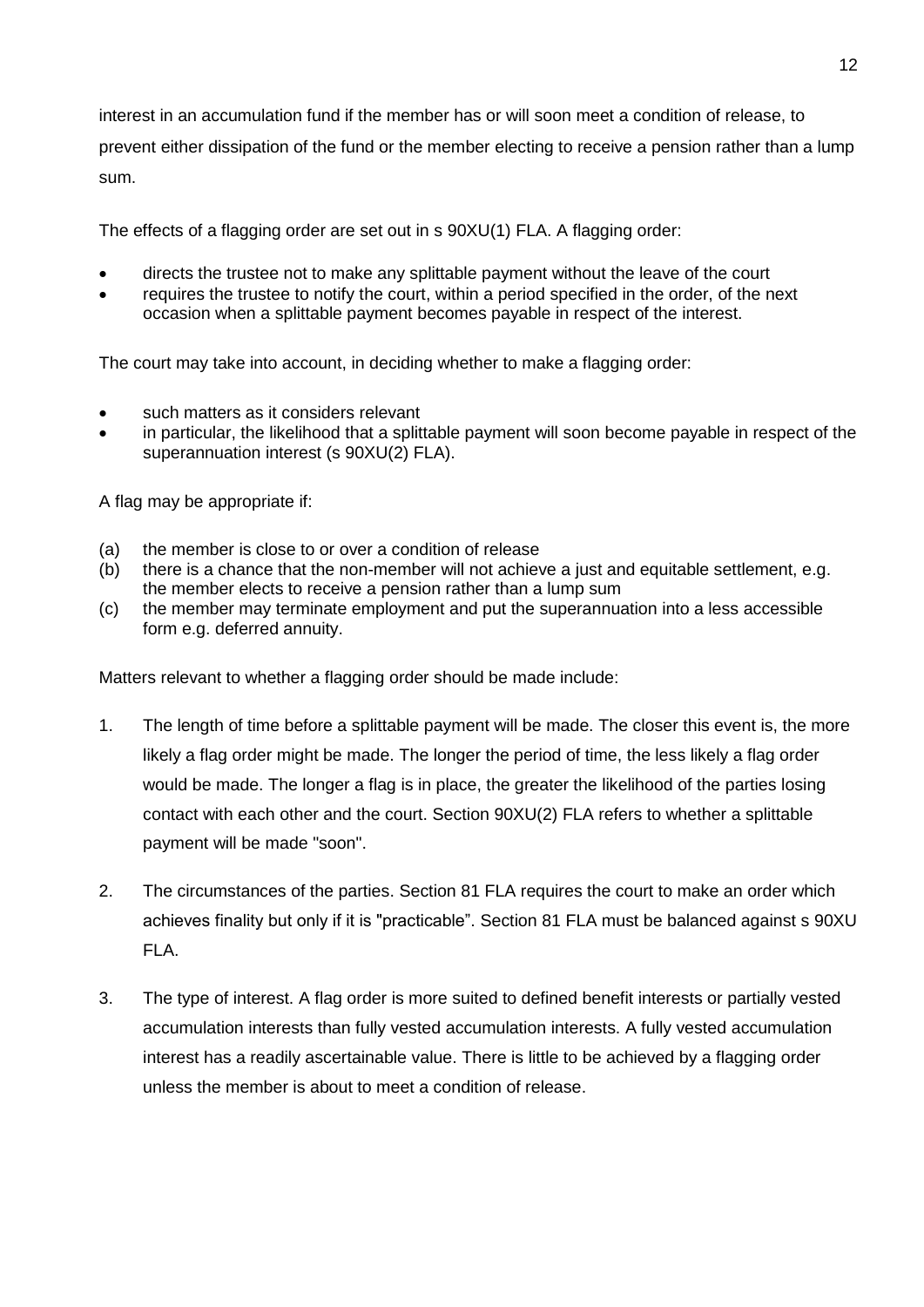- 4. The circumstances of the member. If payments are made in certain circumstances, they may not be protected by a flag order. The non-member may, however, be prepared to take a chance that they may receive more rather than accept a certain but lesser sum under a superannuation splitting order. An imminent event which may impact on the value of the superannuation will increase the likelihood of a flag order. The most common situations are:
	- Proposed resignation;
	- Possible redundancy;
	- Possible invalidity; or
	- Terminal illness.

But beware of not splittable payments and unsplittable payments, which are defined in regs 12 to 14Q and reg 11 respectively of the FLS Regulations.

#### *O'Shea & O'Shea* **(1988) FLC 91-964**

This case pre-dated the 2002 amendments, so a flagging order was not possible. Instead, the proceedings were adjourned under s 79(5) for 20 years. The wife had the 6 youngest of 7 children living with her. There was only \$12,000 of non-superannuation. The husband was 39 years old and had superannuation entitlements of \$90,000 after estimated tax. At age 53 he was entitled to \$227,000 and considerably more at age 60.

#### *BAR & JMR* **(2005) FLC 93-231**

A flag was imposed pending a pension becoming payable at which time the pension payments would be split between the parties. The flag was expected to operate for 7 years but it may operate longer. Justice Young did not look at the effect of s 90MU(2) FLA (now s 90XU(2) FLA).

#### *Zoller & Zoller* **[2012] FamCA 47**

The wife lived in Australia. The husband lived in Germany, but was in the Caribbean at the time of the hearing. A substantial proportion of the parties' property was in Australia, but the court was satisfied that there existed the possibility for a substantial part of the parties' property to be withdrawn from Australia unilaterally by the husband. The husband was aware in general terms that the wife was bringing an application for property settlement proceedings. He was due to arrive in Australia in about two weeks. The trustee of the fund had received procedural fairness and did not seek to be heard. It agreed to abide by any court order.

The court was satisfied that there was no undue prejudice to the husband within r 5.12 *Family Law Rules* (which sets out the requirements of an application without notice), but relisted the matter to give the husband the opportunity to be heard. In the meantime a flagging order was made on an ex parte basis.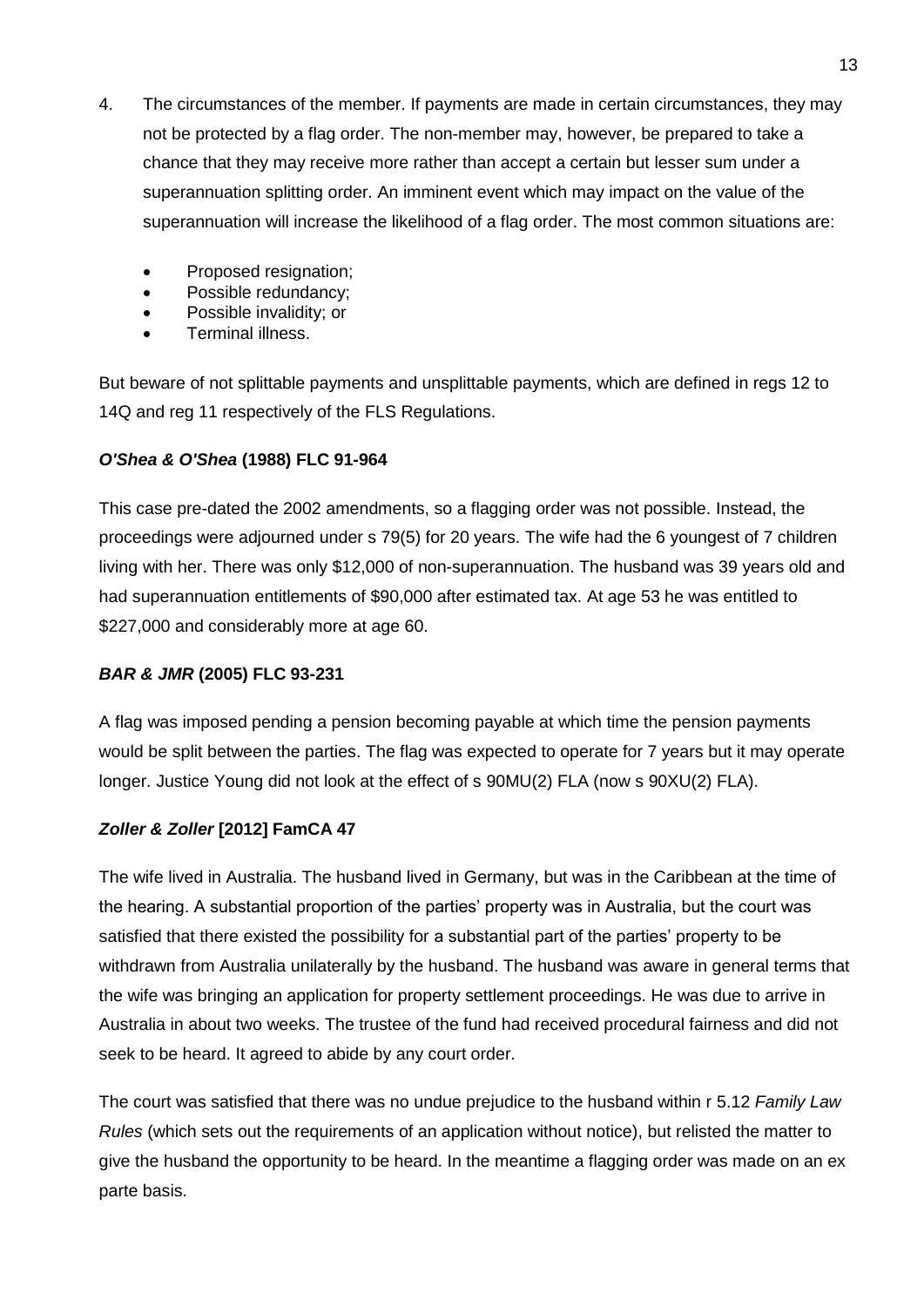#### *Silver & Woden* **[2016] FamCA 120**

The husband was able to retire approximately one month after the hearing of the wife's application for a flagging order. There had not yet been a valuation of a real property owned by the husband or of the husband's interest in a company, but the wife argued that it was possible that the husband's superannuation interest of \$122,400 might be the only property available to meet her claim for a property settlement.

As the husband did not consent to any flagging or restraining order and would not give an undertaking not to dispose of his superannuation, the court found it appropriate to make a flagging order to preserve the property until the proceedings were finally determined.

### **Self managed superannuation funds (SMSFs)**

Members of self managed superannuation funds (SMSFs) must also be trustees of the fund or directors of the trustee company of the fund. If both parties to the marriage are members of an SMSF, an added layer of complexity arises as both parties must continue to be involved in the trusteeship of that fund until the parties are no longer members of the same fund. This may affect decision making during the period between separation and settlement.

The underlying assets may be illiquid or "lumpy", and a strategy may be required to ensure that the interest of one party is able to be transferred to another fund. Assets of the fund may need to be sold if cash for one member's interest to be rolled over into an accumulation fund is required as that member doesn't want to be in another SMSF.

If the SMSF's financial statements show current values of the assets in the fund, these can be used to value the fund. However, the valuations in the financial statements are usually not current; publicly-listed shares may be at their purchase price or as at the previous 30 June, and real estate is usually at its purchase price. In addition, sales and purchases may have taken place, interest or dividends may have been earned and taxation or other expenses incurred since the financial statements were prepared. Valuations may be more costly with SMSFs as accountants and real estate valuers are often required. Expert actuarial advice may be required to consider issues associated with reserves, forgone benefits or unallocated contributions. Legal and accounting advice may be required to assist with the interpretation or construction of the trust deed, and to finalise the relevant resolutions of the trustee.

Care must be taken when dealing with SMSFs as some are non-compliant. If the SMSF is compliant, it is important to ensure that the fund maintains its complying status at all times. If the fund is non-compliant, independent advice may be desirable as to the work and costs required to make the fund compliant. One member may, in practice, have less knowledge of the SMSF and may not have practical control to ensure the SMSF is compliant.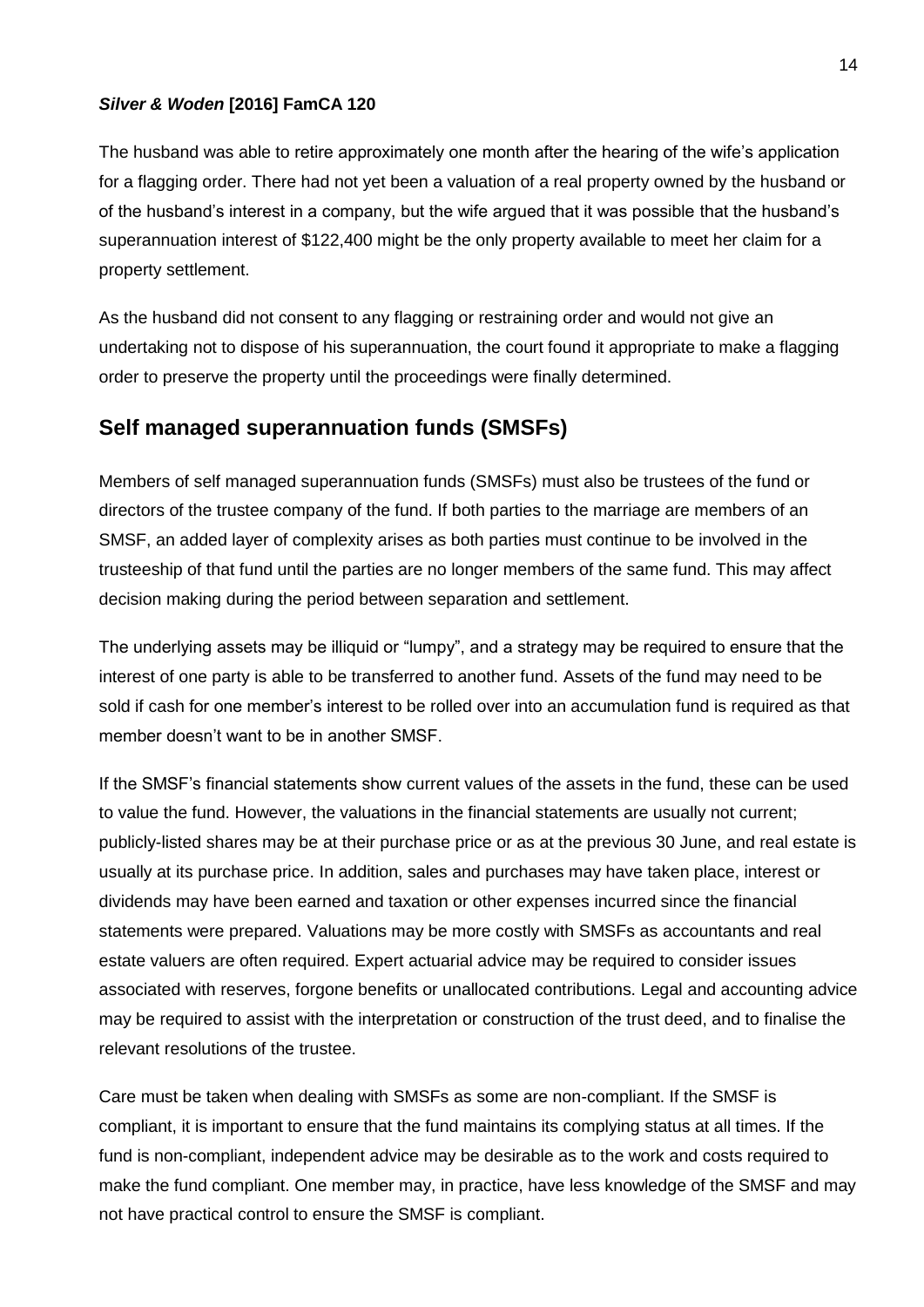Nevertheless, that member is jointly and severally liable for any tax and other penalties which may be imposed. If that member is leaving the fund, they will probably want an indemnity from the ongoing member. But an indemnity will not be enough if the ATO can't recover from the ongoing member. The outgoing member will still be jointly and severally liable to the ATO for any tax and penalties which relate to the period when they were a trustee.

Professional advice should be sought as to how to deal with any potential tax penalties. See, for example, *Linder* & *Linder* [2013] FamCA 988, *Gabbard* & *Gabbard* [2010] FMCAfam 486 and *Thurston* & *Loomis* [2016] FamCA 318.

CGT concessions may apply to the transfer of assets in specie between superannuation funds. These are useful if a member rolling out their interest into another SMSF. The conditions which must be satisfied to attract CGT roll-over relief because of marriage or relationship breakdown between funds in circumstances where each party is keeping their own entitlement are as follows:

- 1. The parties are members of an SMSF.
- 2. An interest in the SMSF is subject to a payment split under the FLA.
- 3. The trustee of the SMSF transfers a CGT asset to the trustee of another complying fund for the benefit of the leaving party.
- 4. The transfer is in accordance with an award, order or agreement under s 26-140(2B) of the *Income Tax Assessment Act 1997* (ITAA97) or under s 90XZA FLA.
- 5. The transfer is in accordance with the terms of a superannuation agreement or order and the transfer is because of marriage or relationship breakdown.
- 6. As a result of the transfer, the leaving party will have no entitlement in the SMSF.
- 7. It may be necessary to have cross-splits to ensure that the party who remains a member of the SMSF does not incur a CGT liability as a result of the restructure.

CGT roll-over relief may also be available to payment splits where the parties are not retaining their own interests if the requirements of the FLA, especially s 90XZA FLA, or the SIS Regulations, are met.

#### *Gabbard* **&** *Gabbard* **[2010] FMCAfam 1486**

The husband dissipated nearly all of the assets of the SMSF without the wife's knowledge or consent. In August 2007, there was \$164,936.45 in the SMSF. By 12 January 2009, the balance was only \$1,767.23. Federal Magistrate Henderson found that it was a priority that the fund be repaid the sum necessary to make it compliant. There had been two adjournments to enable the husband to do certain things including to reimburse the SMSF, but he did not do so.

The wife relied on the report of an expert setting out the actions required to make the SMSF compliant. These actions were:

- the moneys must be fully refunded
- tax returns had to be prepared for the six non-complying years
- the ATO had to be advised of the husband's conduct and actions, and
- the parties would then await the ATO's decision.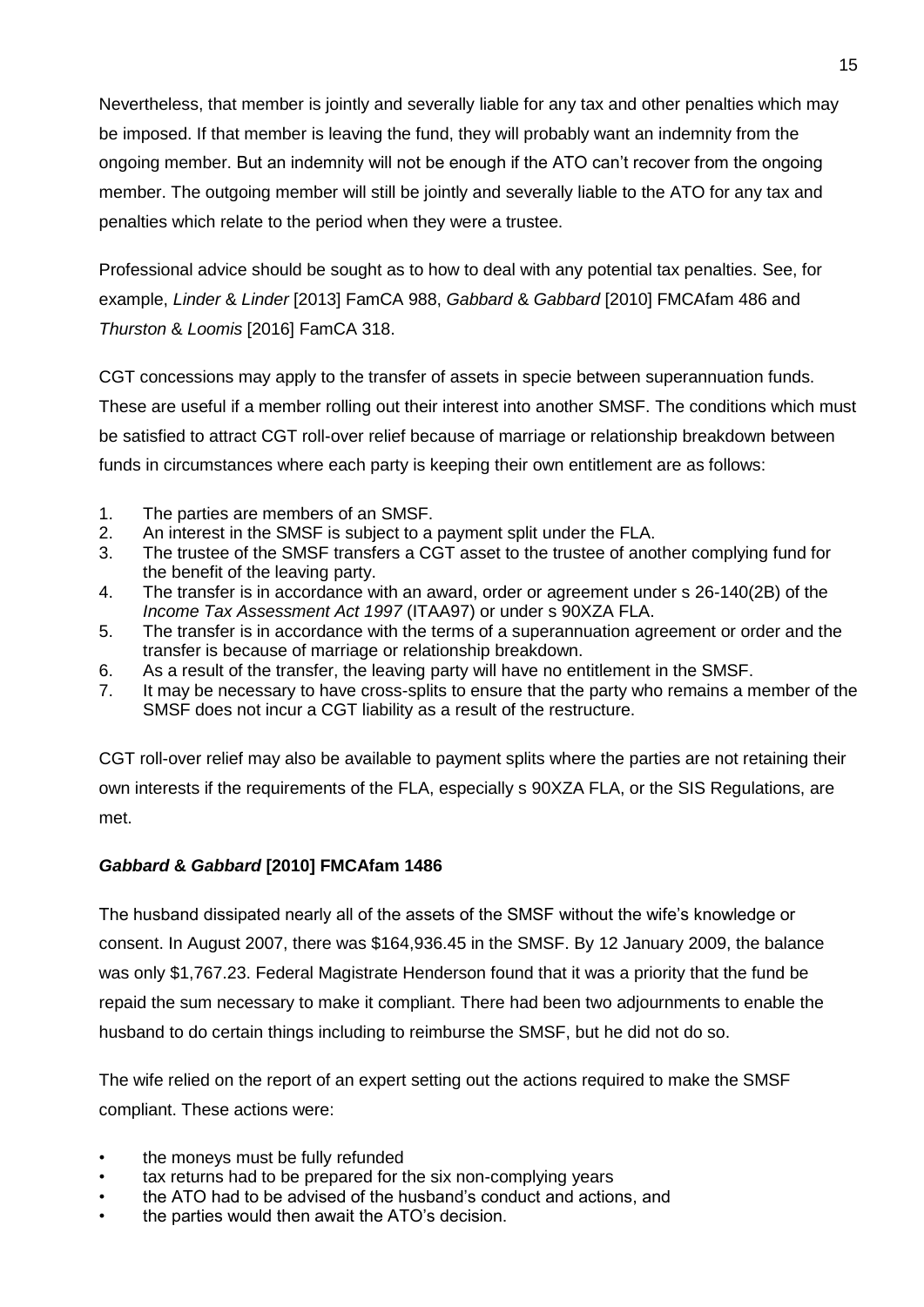Federal Magistrate Henderson referred to the SMSF's trust deed and found that the wife could be appointed as the delegate of the trustee of the SMSF to do all acts necessary to make the fund compliant. She also appointed the wife as trustee to sell the real estate so that the wife could pay the amount necessary to the fund to make it compliant.

#### *Callis* **&** *Callis* **[2014] FamCA135**

The parties finalised property matters in December 2002. These orders were set aside in February 2013 under FLA s 79A(1)(b) and (c). The transitional provisions when the superannuation splitting legislation commenced, prohibited the parties from re-opening previous settlements by consent on the grounds of the introduction of the superannuation splitting regime. These parties were able to rely on other grounds to set them aside and a consent order for a superannuation split.

The base amount was determined by the parties to be the amount equal to the value of a real property in Suburb D, Queensland. That sum was to be met by a transfer of the Suburb D property to the wife's superannuation fund.

All costs associated with the transfer were to be paid by the wife. Justice Cronin was surprised at this as the order left only one trustee liable for the costs, being the wife, rather than both trustees.

#### *Thurston* **&** *Loomis* **[2016] FamCA 318**

Justice Forrest was dealing with an SMSF with which there were substantial issues of noncompliance with legislative and regulatory requirements by the parties who were directors of the corporate trustee of the SMSF.

The parties had withdrawn most of the funds from the SMSF to pay for the development of real property registered in the name of one party and the rest to pay for personal purposes not related to the proper conduct of the fund. A jointly instructed independent accountant gave evidence which was summarised by Forrest J (at [4]) recommending that:

"… the withdrawals should be treated as loans to members of the fund as a prelude to taking remedial steps so as to reduce the impact of the regulatory consequences of the non-compliance, as far as is possible. Whilst … treating the withdrawals as loans to members does not in itself remedy the non-compliance because they are related party loans and breach the 'in house asset' rules of the *Superannuation Industry (Supervision) Act 1993* (Cth) and the *Superannuation Industry (Supervision) Regulations 1994* (Cth) … if the loans are repaid with interest calculated at the appropriate rate, having regard to guidance set by the Australian Tax Office ('the ATO'), that the issues of non-compliance may be dealt with in a less punitive fashion by the ATO than they might if the noncompliance is otherwise not addressed."

Justice Forrest ordered that funds held in two bank accounts which derived from the sales of real property acquired by the parties during the relationship should be used to repay the SMSF. He also ordered that the independent accountant report the matters to the ATO. He adjourned the delivery of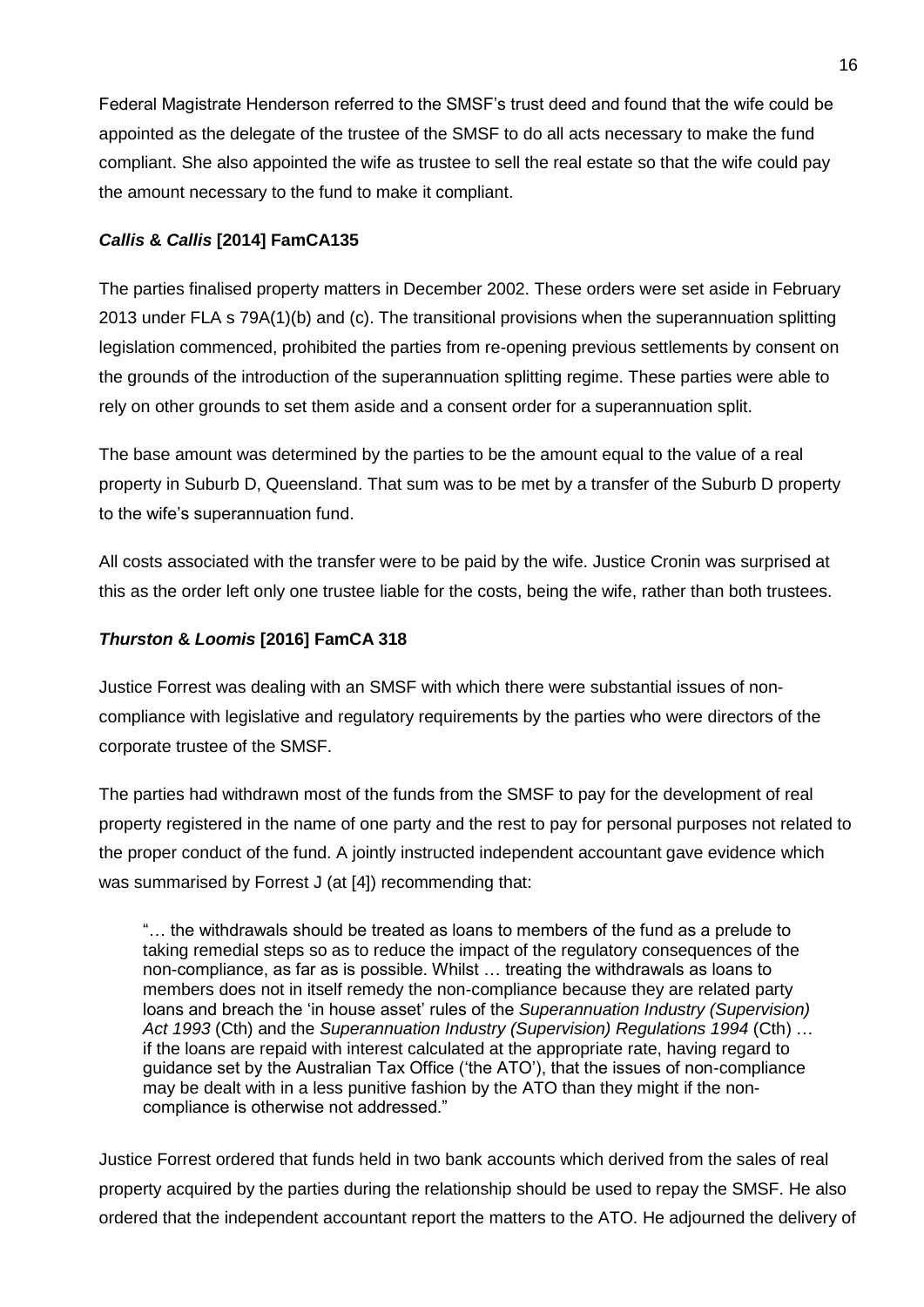his judgment until after the interim matters were dealt with and the parties and the judge had been advised of the remaining funds in the two accounts.

### *Tippett & Tippett* **[2017] FamCA 198**

This is a useful case to refer to when preparing orders to effect a 50%/50% split of a self-managed superannuation fund.

The intention and effect of the orders was explained at paragraph 11 of the Orders:

- "11. That in order to give effect to the superannuation splitting orders contained in Orders 8-10, the intent of which is agreed and acknowledged to divide all assets of the D Super Fund as to 50 per cent to the husband and 50 per cent to the wife in specie, to distribute any tax free components as to 50 per cent to the husband and 50 per cent to the wife and to achieve the appropriate percentage division of assets by reference to their cost base for capital gains tax purposes, upon the Trustee Company giving effect to the splitting order, the husband and wife in their capacities as Directors of the Trustee Company shall forthwith divide within the D Super Fund the assets of the D Super Fund and do all acts and things to attend to the following:
	- 11.1. Transfer 50 per cent of all cash held by the fund to an account nominated by the wife; and
	- 11.2. Transfer 50 per cent of each individual parcel of shares or equities as historically acquired by the D Super Fund (and presently held) to be transferred to a share trading account nominated by the wife, and the balance to the husband, and for avoidance of doubt such division and transfer to be carried out conformably with the following example:

Example: Assume that the D Super Fund holds 600 shares in X Limited; 200 purchased for \$1.00 per share in 2000 ("the 2000 shares"); 200 purchased for \$5.00 per share in 2002 ("the 2002 shares") and 200 purchased for \$10.00 per share in 2005 ("the 2005 shares"). The obligation imposed on the trustee shall not simply be to transfer 50 per cent of the shares in X Limited to the wife's nominated fund, but to transfer 50 per cent of the shares comprising the 2000 shares, the 2002 shares and the 2005 shares."

## **Defined benefit funds**

Most superannuation interests are accumulation funds. There are rarely valuation difficulties with accumulation funds. Defined benefit funds are decreasing in number. The value of interests in defined benefit funds does not bear a direct relationship to the contributions made by the employer, employee or both, and to any earnings on investments.

The whole or part of the interest in a defined benefit fund is defined by reference to one or more of:

- the member's salary at the date of termination of the member's employment, the date of the member's retirement or another date
- the member spouse's salary averaged over a period
- the amount of salary, or allowance in the nature of salary payable to another person (e.g. a judicial officer)
- a specified amount
- specified conversion factors (reg 5(1) and (1A) FLS Regulations).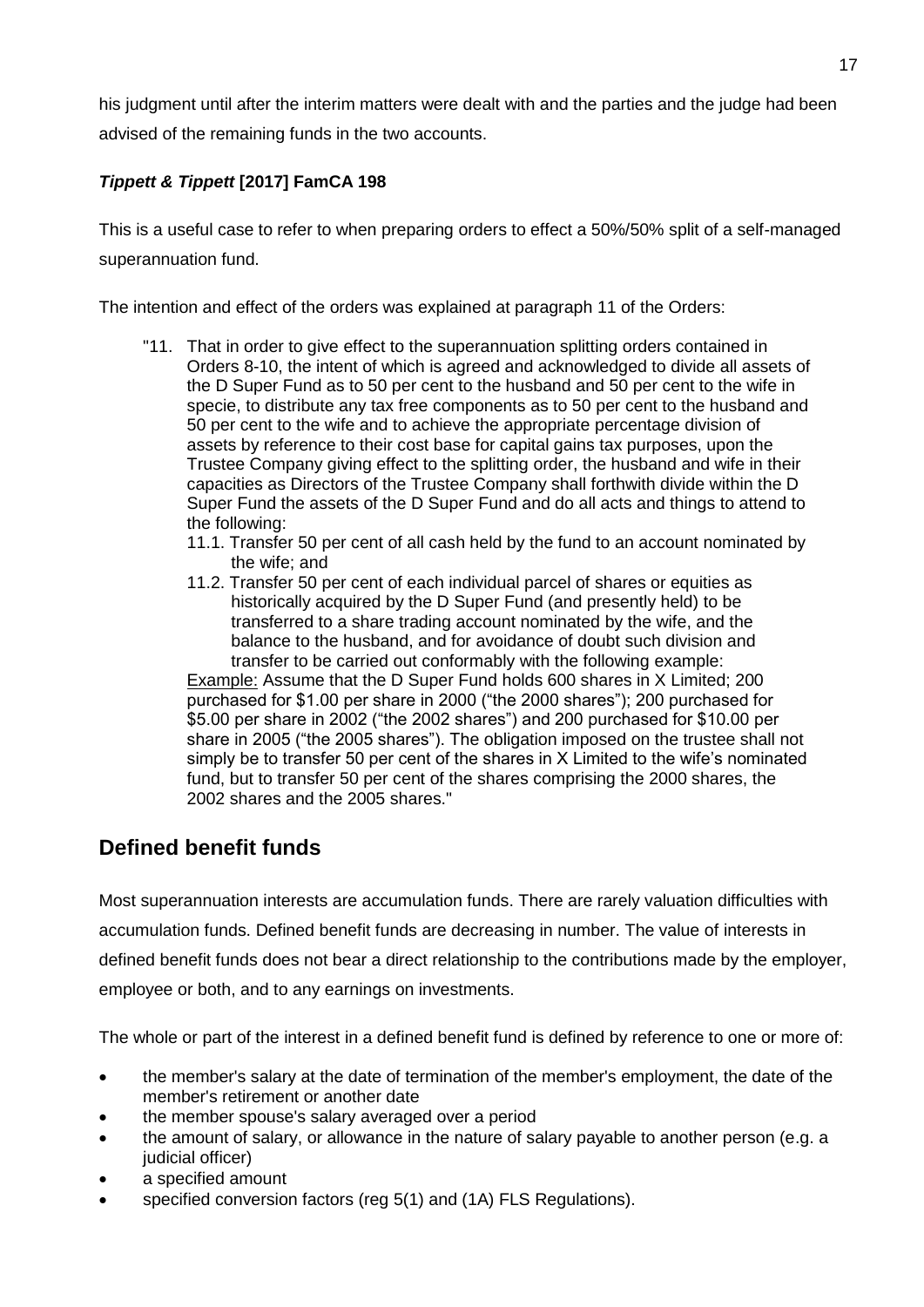An interest in a defined benefit fund cannot always be split. The member's spouse may have to meet a condition of release and seek access to the superannuation before the non-member's interest can be released to the member. The non-member's interest can only be withdrawn at that stage if the non-member meets a condition of release at the time the member accesses the superannuation. A member may be able to delay accessing their superannuation until age 75 or even later. This will delay the non-member receiving their share.

Many defined benefit funds have either amended their deeds or governing legislation to enable an immediate split or are looking at doing so. This reduces the cost and complexity for the fund of having the member and non-member each having separate "interests" in the one interest. It also removes the risk for the fund of allowing the member to deal with the interest in contravention of the superannuation splitting order, or of miscalculating the non-member's interest many years later when the member meets a condition of release.

### **Overseas superannuation funds**

Overseas superannuation funds are not covered by the FLA superannuation splitting scheme. This is very clear from s 90XD FLA as they are not within the definition of "eligible superannuation plan". This has not, however, stopped parties from trying to value overseas funds using the methods allowed by Australian law.

An example of an overseas fund arose in *Forster* & *Forster* [2015] FamCA 57. The husband was retired and received a pension of US\$3,733 per month from a United States government agency. The wife's adversarial expert valued the pension by giving it a capital value using the valuation factors approved under the *Family Law (Superannuation) (Methods and Factors for Valuing Particular Superannuation interests) Amendment Approval 2003*.

Justice Benjamin rejected the valuation by the expert as he was not an expert in the law of the relevant United States government agency pension. Justice Benjamin treated the pension income as a valuable financial resource of the husband accumulated over about 28 years. The husband was married to the wife for about 10 years, being about 36% of the period of his employment.

The husband gave evidence that the wife had rights under United States law to seek a portion of the pension income. The wife's evidence was that she did not intend to claim any part of any entitlement that may exist. Justice Benjamin accepted the evidence and said that if the wife acted contrary to that evidence, she was likely to impeach the orders he made.

Justice Benjamin divided the property (which did not include the United States pension) equally, which meant each party received about \$260,000.

Another example of overseas superannuation funds arose in *Preiss* & *Preiss* [2017] FamCA 12. Neither party sought an alteration of the Australian or Israeli superannuation interests. The parties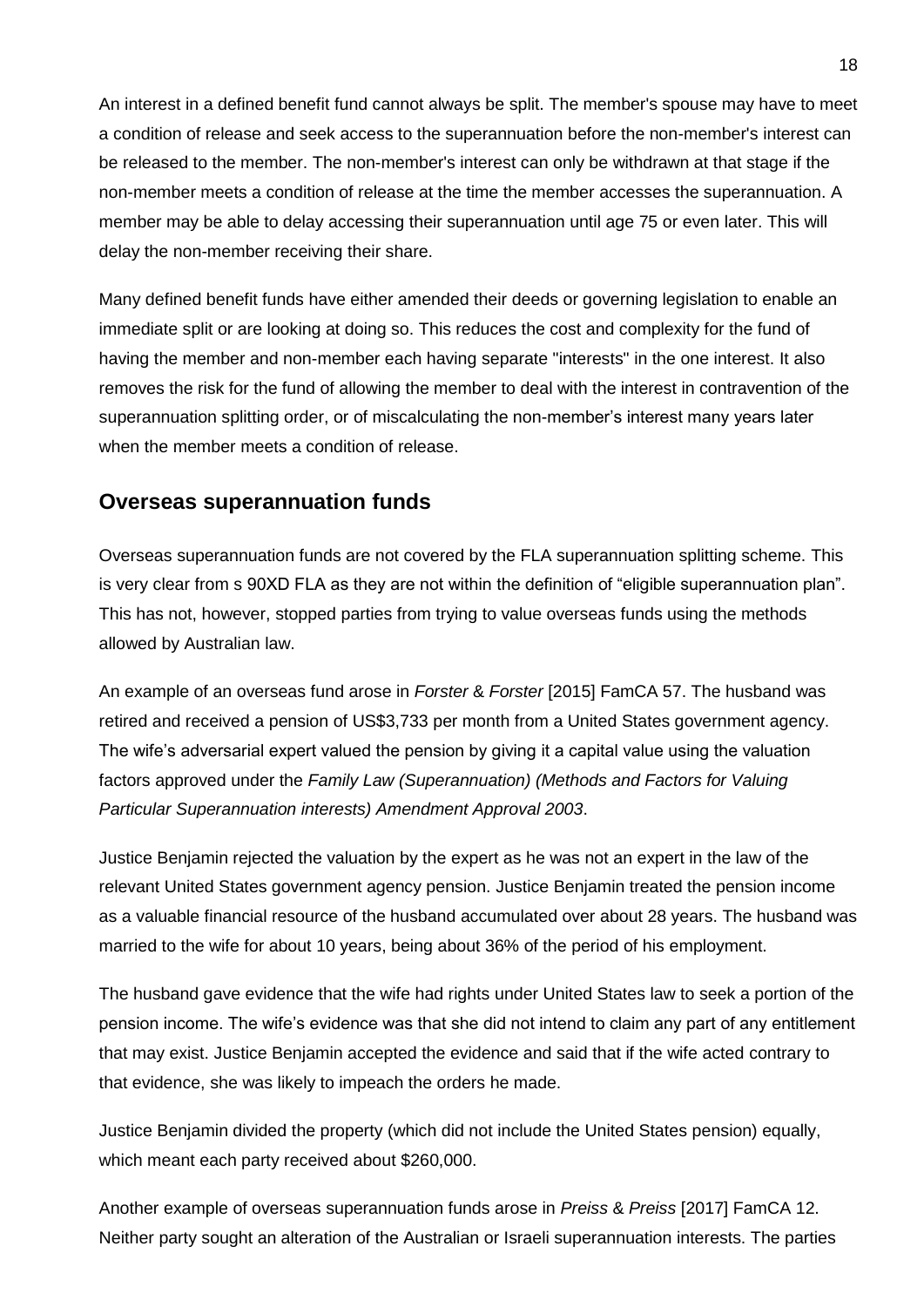agreed that their contributions to the superannuation funds were equal. The trial judge said that there were grounds for an adjustment under s 75(2) FLA, but taking into account that the parties were a long way from retirement and the absence of evidence about the substance and form of the various superannuation interests, the judge was satisfied that no adjustment of superannuation interests should be made.

In relation to United States funds, the non-member spouse may be able to apply for the equivalent of a split of the member's interest independently of any Australian orders and without the necessity of obtaining an order in the United States. It is an administrative process.

## **Separation declarations**

There are two types of separation declaration under the FLA:

- 1. Separation declarations are required to enable certain provisions of a financial agreement to be effective. A financial agreement dealing with property or financial resources will be of no force or effect unless and until a separation declaration is made under s 90DA FLA or for de facto relationships, s 90UF FLA.
- 2. Separation declarations are also required specifically to enable a superannuation split in a financial agreement to be effective. They are required to help ensure that financial agreements (which are essentially private arrangements) are not used to enable parties in intact marriages to take advantage of the superannuation-splitting provisions which are only for separated couples.

There are two sub-types of separation declarations that apply to superannuation splits in financial agreements, depending on the value of the superannuation interest:

- 2.1. Section 90XP FLA Where the member has superannuation interests with a withdrawal value that is less than the low rate cap amount (\$225,000 for 2021/2022 and \$215,000 in 2020/2021), the separation declaration needs to state that the spouses were married or in a de facto relationship but are separated at the declaration time. If either or both of the spouses have died, the declaration must state that the spouses were married or in a de facto relationship, but separated, at the most recent time when the spouses were alive. In this latter case, the declaration may be signed by the spouse's legal personal representative. The withdrawal value of the member's interests is determined by adding together the withdrawal benefits for each superannuation interest the member has in any eligible superannuation plan (reg 20 FLS Regulations).
- 2.2. Section 90XQ FLA Where the member has superannuation interests with a withdrawal value that is more than the low rate cap amount, a more formal declaration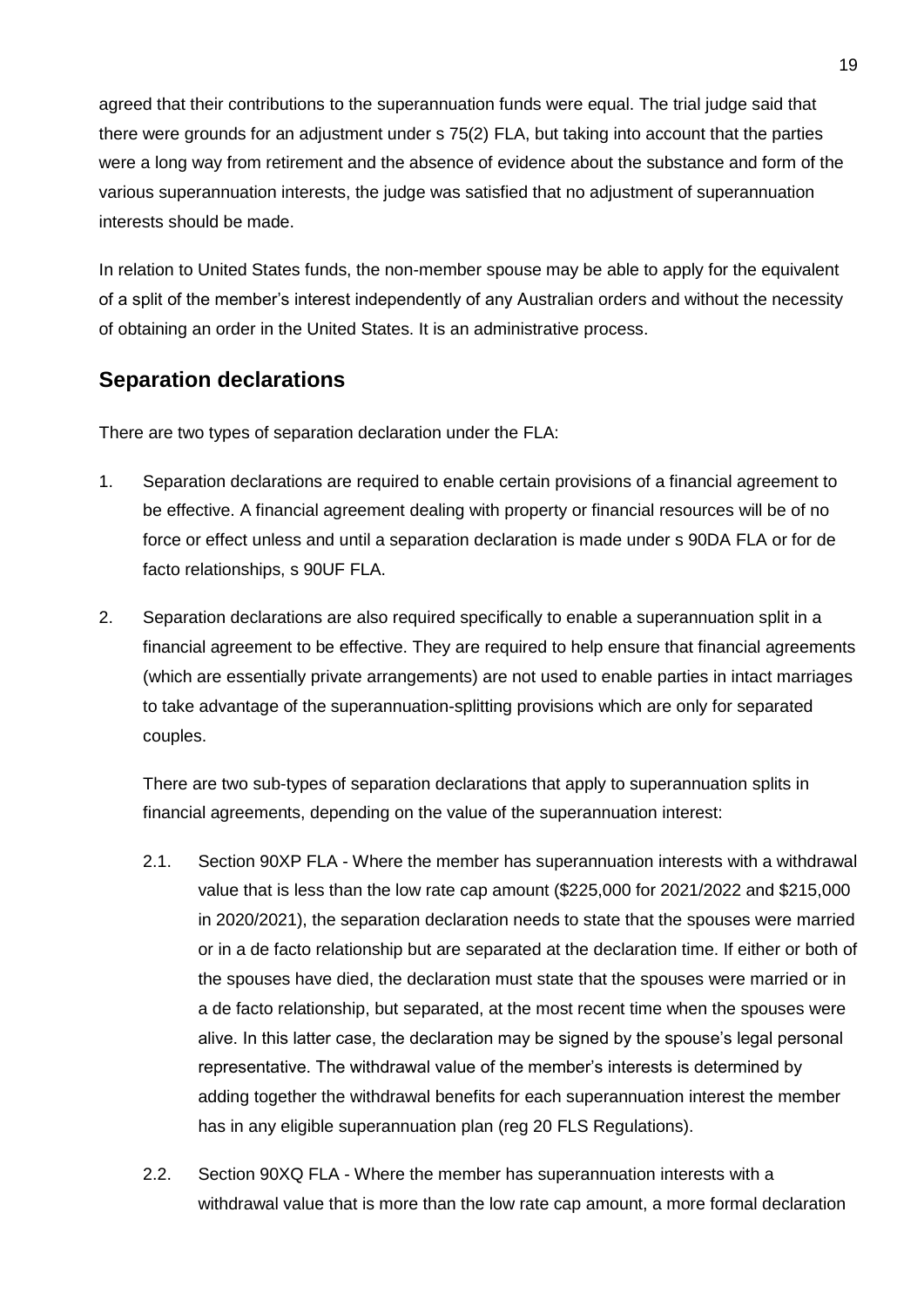is required. This is because of the considerable tax advantages that are on offer. In such a case, the declaration must state that:

- the spouses were married or lived in a de facto relationship
- the spouses have separated and thereafter lived separately and apart (even if under the one roof) for a continuous period of at least 12 months immediately before the declaration time
- in the opinion of the spouse signing the declaration (or both if both are signing), there is no reasonable likelihood of cohabitation being resumed.

Where either or both of the spouses have died, the declaration may be signed by the spouse's legal personal representative and must state that at the most recent time when both spouses were alive:

- the spouses were married or in a de facto relationship, but
- the spouses were separated and had lived separately and apart for a continuous period of at least 12 months immediately before that time.

A person who makes a separation declaration under s 90XP FLA or 90XQ FLA knowing that it is false or misleading in a material respect may be guilty of an offence if the declaration is served on the trustee of a fund for the purposes of splitting a superannuation interest. The penalty is imprisonment for a period of up to 12 months (s 90XZG FLA). However, a person is not guilty of the offence if a spouse to which the declaration relates died before the declaration was made.

## **When to use a superannuation agreement?**

Reasons for using a superannuation agreement include:

- 1. The parties want to settle their affairs with a financial agreement. Under s 90XH(1) FLA, a superannuation agreement can be part of a financial agreement which also deals with nonsuperannuation property. Parties may prefer to have all their financial issues covered by one document in circumstances where they have already agreed to formalise the division of nonsuperannuation property in a financial agreement.
- 2. There does not need to be a formal valuation of the superannuation. This may suit parties faced with difficult valuation issues regarding a defined benefit fund, self managed superannuation fund or a pension in the payment phase. There may be a significant difference in the value of the fund using scheme specific factors rather than the member's statement and the parties agree to rely on the members statement. Another example is when parties agree to assume a retirement age of, say 55, rather than another age imposed by the Regulations or scheme specific factors. Valuation evidence of some sort is still required to reduce the risk of later negligence claims against the lawyers.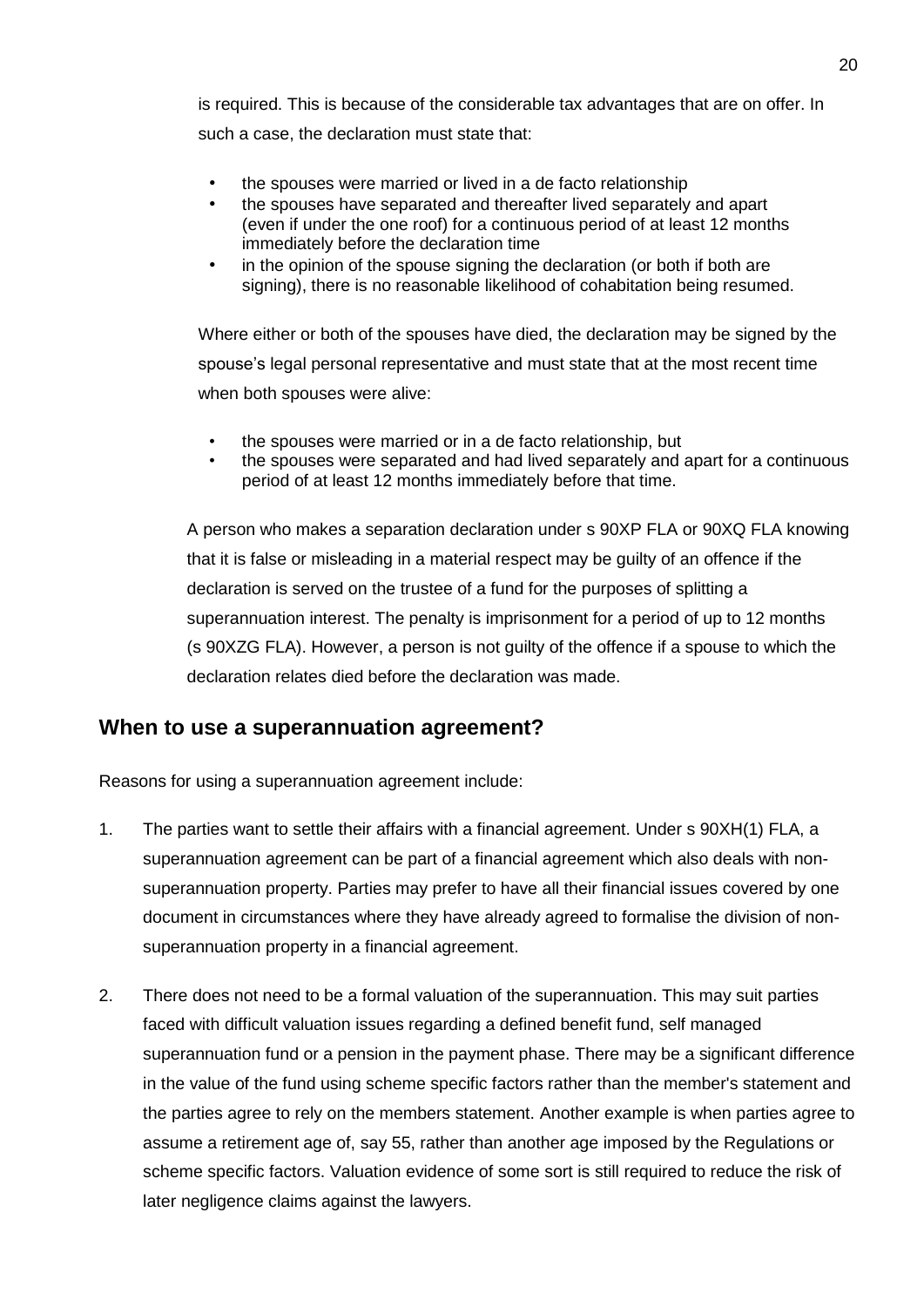- 3. The parties may have agreed to take the superannuation into account in a manner which may not seem, on its face, to be proper, appropriate, and just and equitable as required by s 79. Using a superannuation agreement avoids the risk of a Registrar knocking back the consent orders in Chambers and referring the matter to a Judge in open Court. Of course, the benefits of this must be weighed up against the risks of a later application by one of the parties to set the agreement aside.
- 4. The parties can specify a method in the agreement for splitting the superannuation interest. This can be different to the options available in court orders. If the parties use their own method they must give an example to the trustee to show how the base amount is to be achieved (s 90XI(b) FLA). This does not need to be in the agreement itself but can be in a separate document.
- 5. The complexity of superannuation generally and of the proposed orders in a particular case may encourage lawyers to split superannuation by a superannuation agreement even if nonsuperannuation is dealt with in consent orders. A superannuation agreement can be particularly useful with the complex issues which may arise with self-managed funds.

## **Requirements for a superannuation agreement**

Besides meeting the requirements for a financial agreement in Pt VIIIA FLA or Pt VIIIAB FLA, a superannuation agreement must meet three other conditions which do not apply to court orders dealing with superannuation. These are:

- 1. A trustee cannot act on a superannuation agreement unless it is satisfied that the parties are either separated or divorced. The operative time for a payment split is determined by the date of service of the agreement and certain other documents as set out in s 90XI FLA. One or both parties can sign a declaration stating that they are married (or were in a de facto relationship) but are separated at the time of the declaration (s [90XI\(a\)\(ii\) FLA](file://///ffl-az-svr01/Docs/Clients/CAM004/afchleg/@ebt-link;pf=;nh=1;cs=default;ts=default;pt=173484%3ftarget=IDMATCH(fla-s.90mp);window=specified;showtoc=true;book=afchleg;__prev_hit__=172441;__next_hit__=347990;DwebQuery=38-130) and s 90XP FLA). If the parties are divorced the decree absolute must be served (s 90XI(a)(i) FLA). For a financial agreement made before divorce, a s 90DA FLA separation declaration may also be required.
- 2. If the member's interest exceeds the eligible termination payment tax-free threshold (\$215,000 in 2020/2021 and \$210,000 in 2019/2020), a separation declaration under s 90XP FLA is required. This is to reduce the potential for tax avoidance (s 90XQ FLA). The declaration must state that:
	- the parties are married or were in a de facto relationship;
	- the parties separated and lived separately and apart for a continuous period of at least 12 months immediately before the time the declaration was made;
	- in the opinion of the party or parties making the declaration, there is no reasonable likelihood of cohabitation being resumed.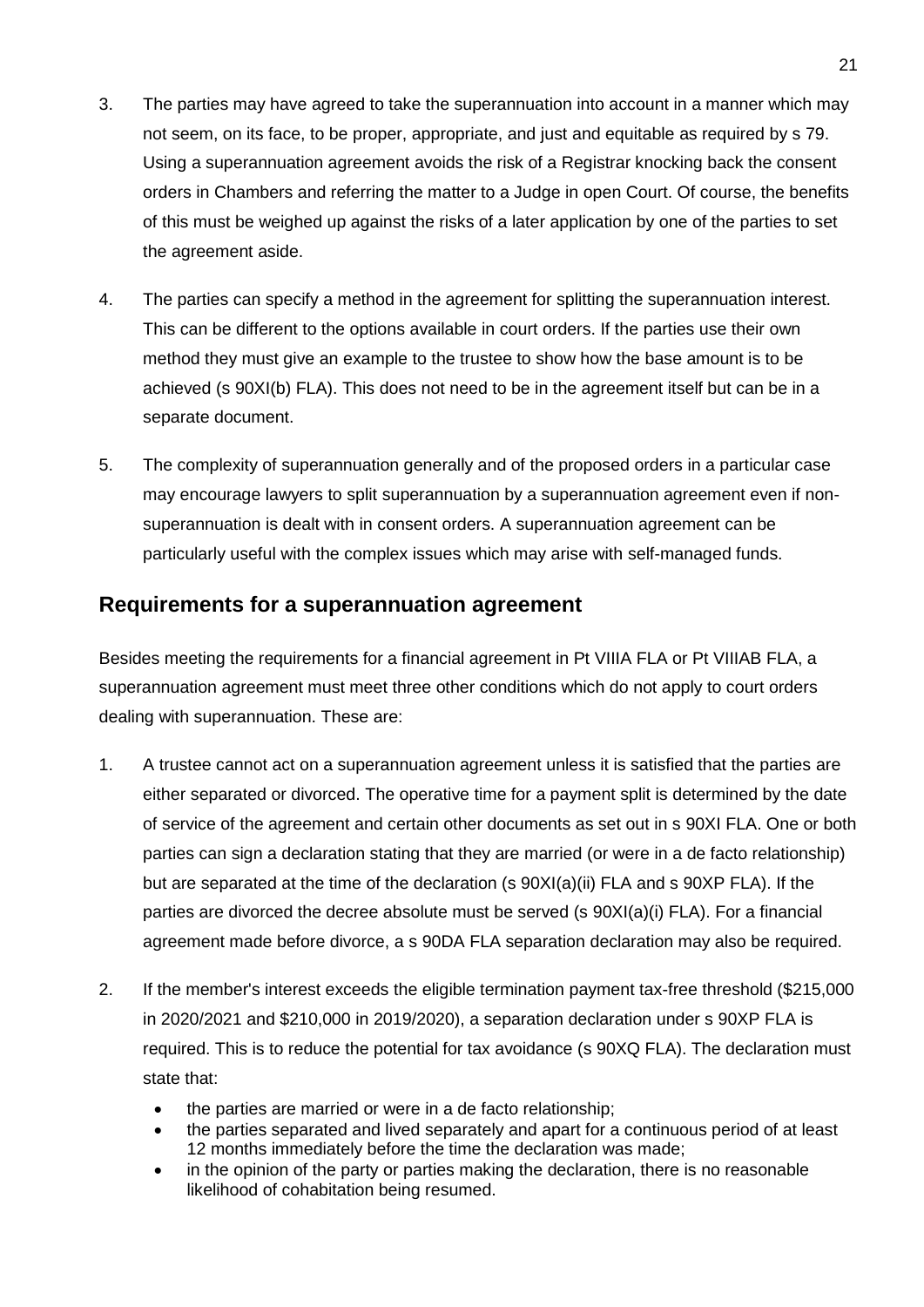3. An agreement which splits an interest does not bind the trustee until four working days after the date on which a copy of the agreement is served on the trustee (s [90XI](file://///ffl-az-svr01/Docs/Clients/CAM004/afchleg/@ebt-link;pf=;nh=1;cs=default;ts=default;pt=173484%3ftarget=IDMATCH(fla-s.90mi);window=specified;showtoc=true;book=afchleg;__prev_hit__=172441;__next_hit__=347990;DwebQuery=38-130) FLA).

### **Can superannuation be dealt with in a pre-nuptial agreement?**

Despite s 90XH(1) FLA providing that superannuation can be dealt with in a financial agreement, it may not be practical to deal with it in a s 90B, 90UB (pre-separation), 90C or 90UC FLA agreement.

Section 90XH(1) FLA says a superannuation interest does not have to exist when the agreement is made but s 90XJ(1)(a) FLA requires the interest to be identified in the agreement. How can an unknown future interest be identified?

Section 90XI(1)(b) FLA allows a superannuation split to occur if the agreement specifies a method for calculating the base amount. A formula can possibly be inserted in the agreement even if the future interests of the parties are unknown.

What about procedural fairness to the trustee? The *Family Law Rules* 2004 (Cth)(to be replaced from 1 September 2021) require this for orders but the FLA is silent in relation to financial agreements. Trustees still require it though, so the proposed agreement should ideally be sent to the trustee before the agreement is executed. Although an unsplittable payment is a ground for agreements to be set aside under s 90K(1)(g) FLA, trustee refusal to implement is not within the definition of an unsplittable interest in Reg 11 FLS Regulations. As a superannuation split cannot be as clearly set out in a pre-nuptial or pre-cohabitation agreement or an agreement during cohabitation or marriage as in a post-separation agreement or court order, a trustee may be quite justified in refusing to implement it or the trustee may be unreasonable. This may be grounds for impracticability within s 90K(1)(c) but do lawyers need to advise clients of this risk?

It is probably theoretically possible to navigate these sections of the FLA, but luck rather than legal skill may be required, and the pitfalls were confirmed in *Barre & Barre* [2021] FamCA 101.

Is it possible to make a superannuation-splitting order (to implement the provisions of a financial agreement) by way of enforcement under s 90G(2) FLA? Probably not, as the order is being created rather than enforced. Is a superannuation split in a financial agreement within s 90KA FLA? It is far easier to envisage the court making orders to transfer, say, shares of entities which were not in existence at separation (under a general provision requiring that a party transfer shares in all entities to the other) than creating a super-splitting order from scratch.

The implementation of superannuation split provisions in agreements entered into before separation has not been examined by the courts.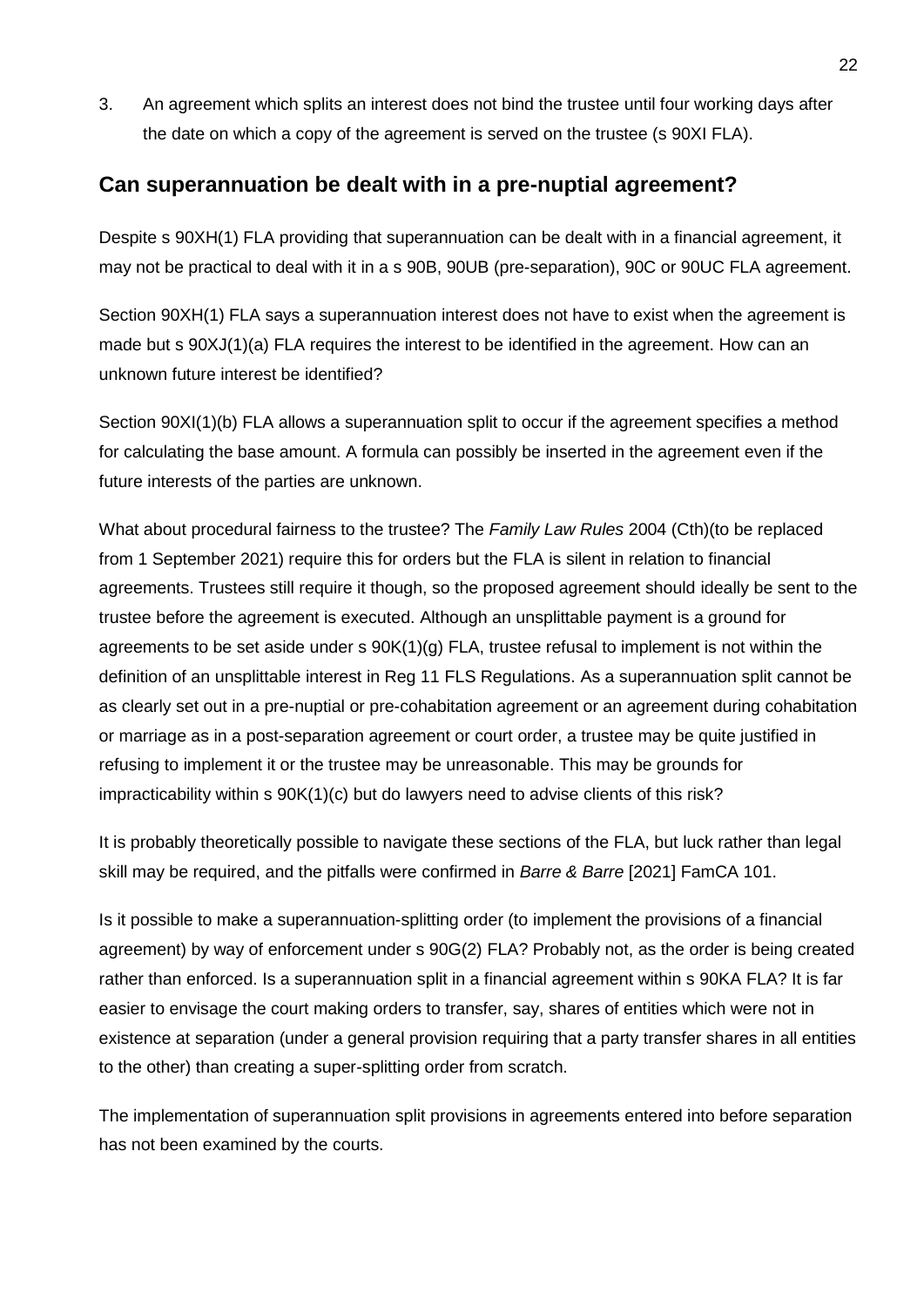## **Common problems with superannuation splitting orders**

- 1. The trustee is not correctly named.
- 2. The name of the fund is not correct see www.superfundlookup.gov.au.
- 3. Any court order or superannuation agreement which specifies an operative date before the commencement of the relevant provisions of the order is likely to be objected to by the trustee.
- 4. The court order or superannuation agreement seeks to split an unsplittable superannuation interest.
- 5. An appropriate identifier for the member spouse (such as the member spouse's membership number or date of birth) isn't included in the court order or agreement.
- 6. The court order or agreement specifies a base amount which is greater than the value of the member spouse's superannuation interest in the fund.
- 7. The separation declaration is incomplete.
- 8. The court order or superannuation agreement does not comply with the requirements in the FLA regarding superannuation splitting. For example, it won't comply with the FLA if it:
	- $\triangleright$  specifies the payment of a lump sum payment to the non-member spouse when the superannuation interest is preserved; or
	- $\triangleright$  doesn't specify a percentage split to which the non-member spouse is entitled; or
	- $\triangleright$  specifies that the base amount will be paid to the non-member spouse rather than specifying that the non-member spouse will be entitled to be paid an amount calculated under Part 6 of the FLS Regulations using the base amount.
- 9. Confusing superannuation splitting with rollovers.
- 10. Superannuation splitting orders are inconsistent with the assets owned by an SMSF.
- 11. Inconsistency with trust deed/rules.
- 12. No procedural fairness given to the trustees under s 90XZD FLA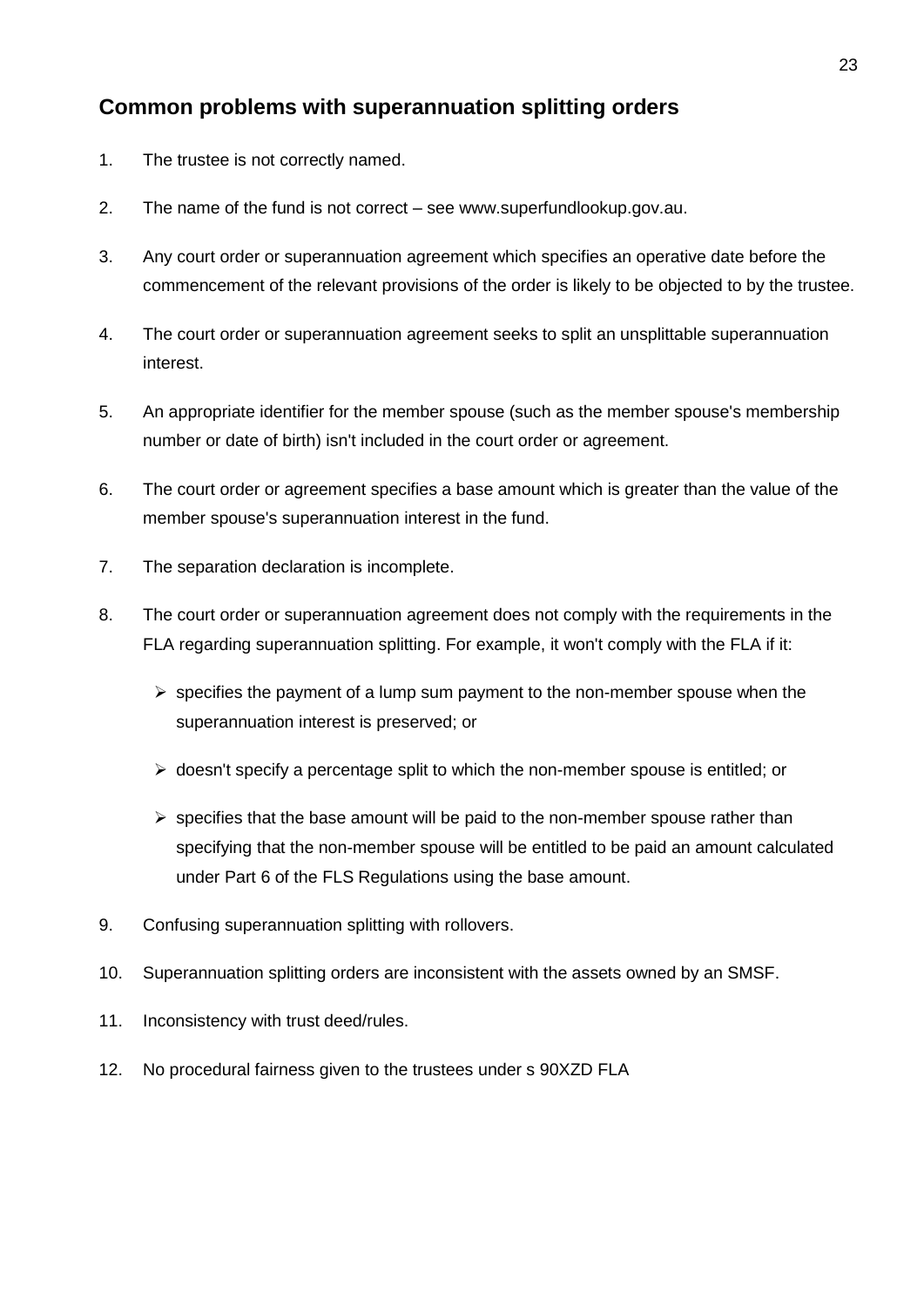## **Common problems with superannuation splitting agreements** 1

- 1. The operative time, if included, is incorrect. The operative time is specified in s 90XI FLA. A payment split can only commence on the fourth business day after the day on which a copy of the agreement is served on the trustee, along with other necessary documents;
- 2. A Separation Declaration or divorce certificate is not provided;
- 3. The Separation Declaration is incomplete. The specific requirements of a Separation Declaration vary, depending on the value of the superannuation entitlement, pursuant to s 90XP FLA and s 90XQ FLA;
- 4. No Statement of Independent Legal Advice;
- 5. The Agreement is not signed by the parties;
- 6. The Agreement fails to specify the method of superannuation splitting by:
	- $\circ$  base amount pursuant to s 90XJ(1)(c)(i) FLA; or
	- $\circ$  percentage pursuant to s 90XJ(1)(c)(iii) FLA; or
	- $\circ$  method pursuant to s 90XJ(1)(c)(ii) FLA.
- 7. Not submitting the agreement to the fund before it is executed. There is no legal requirement that this be done, but if the fund says it is unable to implement the agreement, it will need to be terminated by consent or one party will need to apply for it to be set aside and they may not be successful.
- 8. The payment of death benefits is complex. The fund can only pay out a death benefit in accordance with the governing rules of the fund. Points to note are:
	- $\circ$  The eligible beneficiaries for death benefits are prescribed in the relevant legislation and cannot be varied - death benefit nominations by the member will only have effect in some funds and in limited circumstances;
	- $\circ$  Pension payments are contingent upon the life of the beneficiary and therefore will cease on the death of the beneficiary (reversionary pensions may be payable in some circumstances to eligible beneficiaries);
	- $\circ$  The value of a benefit paid on death may differ from the value calculated for family law purposes, this is because these calculations take into account particular assumptions, for example, that the member will work until retirement age.

<sup>1</sup> Adopted from "A Guide for Family Law Superannuation Splitting Agreements", ESS Super, May 2015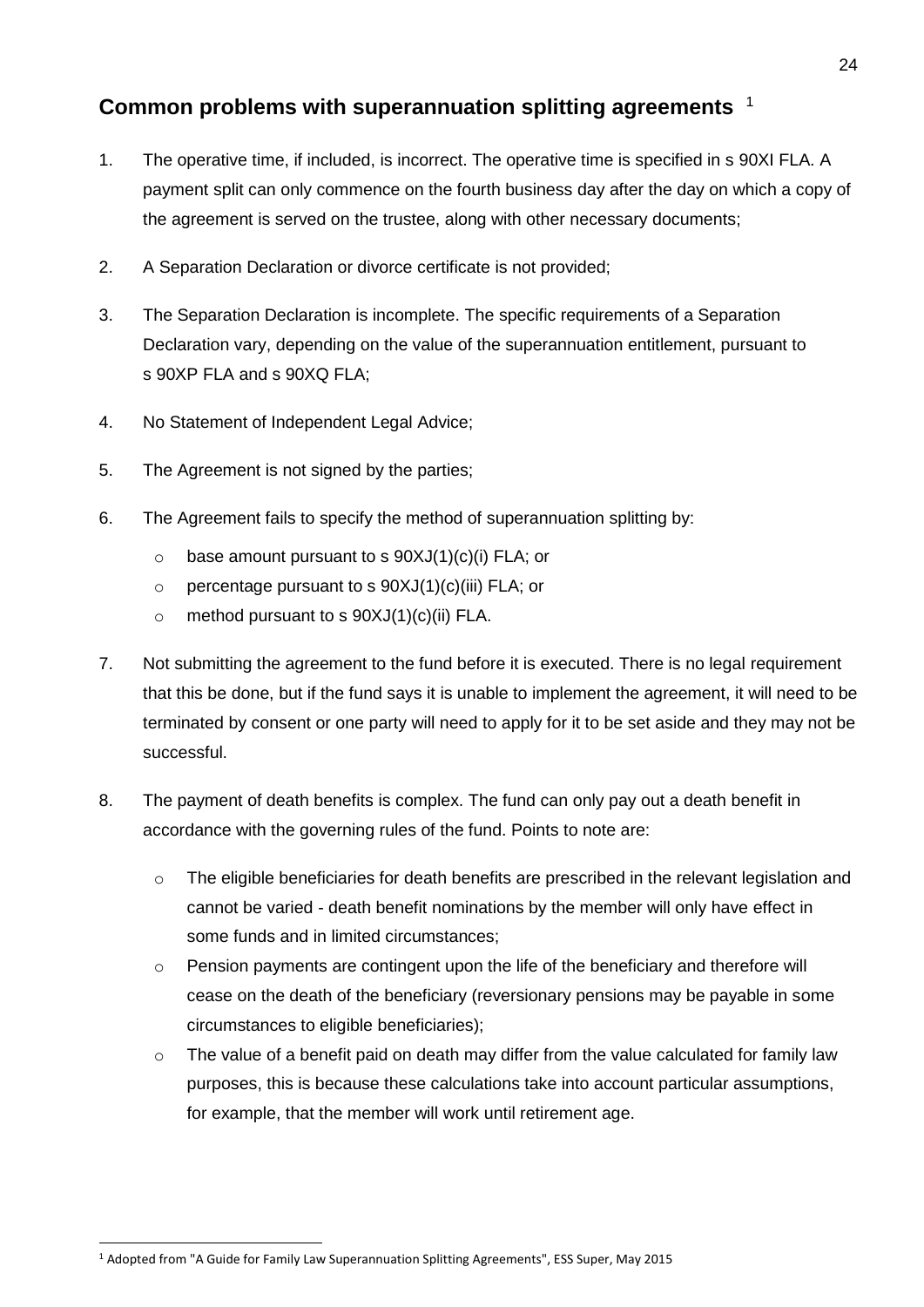## **Sample wording**

#### **ESS Super Agreements**

#### **Sample 1: where a base amount is to be specified**

*"That pursuant to section 90XJ(1)(c)(i) of the Family Law Act 1975, whenever a splittable payment becomes payable in respect of the superannuation interest of [name of member] in the Emergency Services Superannuation Scheme - [name of scheme]:*

- *(a) [name of non-member spouse] shall be entitled to be paid an amount calculated in accordance with Part 6 of the Family Law ((Superannuation) Regulations 2001 using the base amount of \$XXX\*;*
- *(b) there be a corresponding reduction in the superannuation interest of [name of member] to whom the splittable payment would have been made but for this Agreement."*

\* base amount may not exceed the value of the member's interest.

#### **Sample 2: where a percentage split is to be specified**

*"That pursuant to section 90XJ(1)(c)(iii) of the Family Law Act 1975, whenever a splittable payment becomes payable in respect of the superannuation interest of [name of member] in the Emergency Services Superannuation Scheme - [name of scheme], the trustee shall pay to [name of nonmember spouse] [insert percentage required]% of each splittable payment and there be a corresponding reduction in the entitlement [name of member] would have had but for this Agreement."*

#### **Sample 3: operative time to be specified**

*"That the operative time for this Agreement is four business days after service of the Agreement on ESSSuper, accompanied by a [decree absolute/separation declaration]."*

#### **Sample 4: inclusion of clause for member to provide forms if a splittable payment becomes payable**

*"If as a result of termination of his/her employment [name of member] becomes entitled to a benefit prior to ESSSuper making a payment under section [insert clean break section of relevant Act], s/he shall provide to ESSSuper all such forms as shall be necessary to enable the trustee to determine the nature and quantum of the superannuation entitlement and any other related information it may reasonably require, within 7 days of that entitlement arising."*

#### **Unisuper Orders**

#### **Sample 1: where a base amount is to be specified**

*"That pursuant to section 90XT(1)(a) of the Family Law Act 1975 (Cth), whenever a splittable payment becomes payable in respect of the superannuation interest of [name of member] in UniSuper:*

- *(a) [non-member spouse] shall be entitled to be paid an amount calculated in accordance with Part 6 of the Family Law (Superannuation) Regulations 2001 (Cth) using the base amount of \$...... (provided that such base amount shall not exceed the value of the interest determined under section 90XT(2)); and*
- *(b) there be a corresponding reduction in the superannuation interest of [member] to whom the splittable payment would have been made but for the Order."*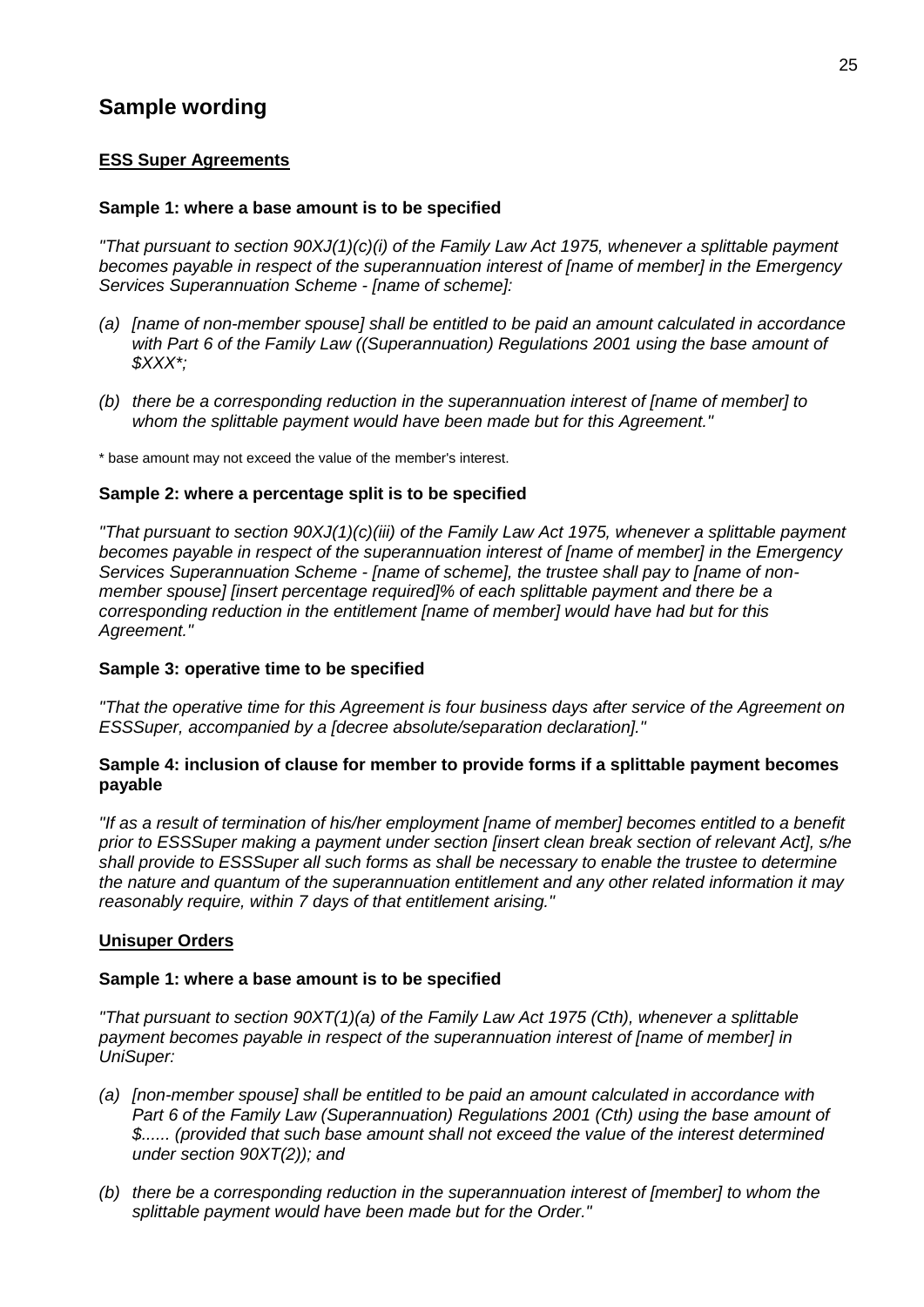#### **Sample 2: where a percentage split is to be specified**

*"That pursuant to section 90XT(1)(b) of the Family Law Act 1975, whenever a splittable payment becomes payable from the superannuation interest held by [member] in UniSuper, the trustee shall pay to [non-member spouse] [insert percentage required]% of each splittable payment and there be a corresponding reduction in the entitlement [member] would have had but for the Order."*

#### **Sample 3: inclusion of liberty to apply**

*"That each party and the trustee has liberty to apply on not less than three (3) business days' notice."*

#### **UniSuper Agreements**

#### **Sample 1: where a base amount is to be specified**

*"That pursuant to section 90XJ(1)(c)(i) of the Family Law Act 1975 (Cth), whenever a splittable payment becomes payable in respect of the superannuation interest of [member] in UniSuper:*

- *(a) [non-member spouse] shall be entitled to be paid an amount calculated in accordance with Part 6 of the Family Law (Superannuation) Regulations 2001 (Cth) using the base amount of \$...... (provided that such base amount shall not exceed the value of the member's interest); and*
- *(b) there be a corresponding reduction in the entitlement of [member] to whom the splittable payment would have been made but for this Agreement."*

#### **Sample 2: where a percentage split is to be specified**

*"That pursuant to section 90XJ(1)(c)(iii) of the Family Law Act 1975 (Cth), whenever a splittable payment becomes payable in respect of the superannuation interest of [member] in UniSuper, the trustee shall pay to [non-member spouse] [insert percentage required]% of each splittable payment and there be a corresponding reduction in the entitlement [member] would have had but for this Agreement."*

#### **Sample 3: operative time**

*"That the operative time for this Agreement is four business days after service of the Agreement on UniSuper, accompanied by a [certificate of divorce/separation declaration]."*

#### **Sample 4: statement regarding independent legal advice**

*"The parties acknowledge that before signing the Agreement, they have each had individual and independent legal advice from separate legal practitioners in relation to:*

- *the effect of the agreement on the rights of that party; and*
- *about the advantages and disadvantages, at the time that the advice was provided, to that party of making the agreement.*

*In the knowledge of that advice, the parties freely and willingly enter into this Agreement, and acknowledge that they have each received a copy of this statement."*

### **Conclusion**

This overview of the making of superannuation splitting and flagging orders, and drafting

superannuation provisions in financial agreements sets out some of the problems and issues which need to be considered when drafting these provisions. When dealing with funds which are not self